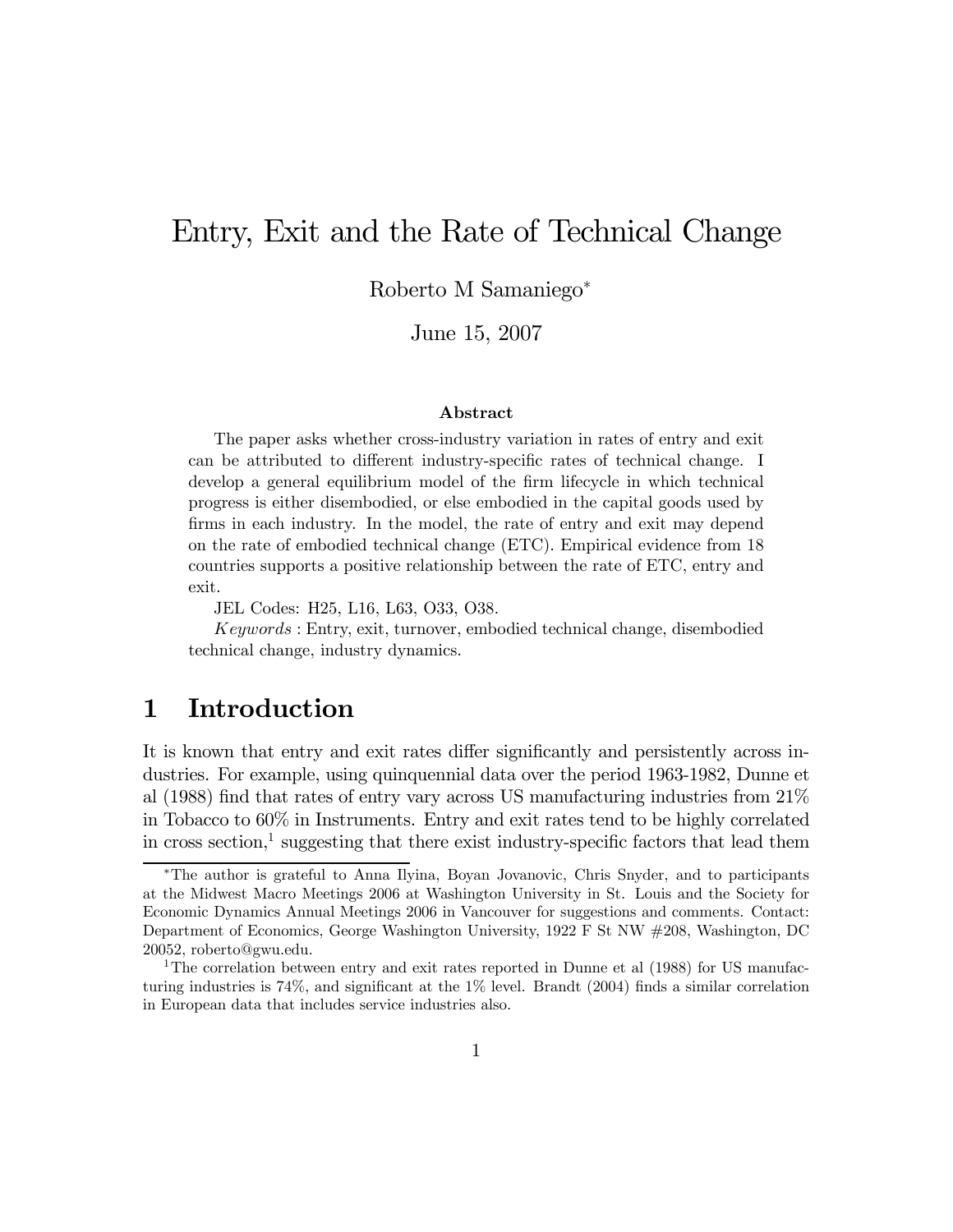to differ systematically in terms of overall firm turnover. At the same time, little is known about the determinants of these differences, and any insights into these factors could shed light on the determinants of firm turnover overall, and of the firm lifecycle in general. What factors lead some industries to experience higher firm turnover than others?

It is well known that industries display long-term differences in their rates of technical change. The surveys of Geroski (1995) and Bartelsman and Doms (2000) observe that episodes of entry and exit appear related to technological progress, although the focus has been on the contribution of entry and exit to industry productivity change. This suggests looking to differences in rates of technological progress as potential determinants of industry turnover. One can distinguish between two broad notions of technological progress, however: embodied and disembodied. Embodied technological change (ETC) requires firms to adopt new technologies through the use of improved capital goods, the reorganization of the productive process, etc, and thus requires the costly replacement of a firm asset. By contrast, disembodied technological change (DTC) can be adopted at negligible cost.

This paper asks whether an important role in the process of entry and exit is played by the rate of technical change in the capital goods that the industry uses. This rate is widely termed the rate of capital-embodied technical change, or capital-ETC. To this end, I develop a general equilibrium model of the firm lifecycle in which firms choose the vintage of the capital that they use in production. I refer to this vintage as a technology. In the model, the firm is a technology-manager pair: the manager accumulates expertise with a given technology over time, and at any point in time may choose to upgrade to a newer technology — at the expense of part of her expertise. She may also choose to close the firm at any point in time, in which case she may choose to open a new firm in any industry.

In the model economy, I prove that only long-term differences in ETC can affect the rate of entry and exit, not DTC. Moreover, abstracting from firm dynamics other than the exit decision, I prove that the rate of firm turnover is *positively related to* the industry rate of ETC in the model economy. As the firm falls behind the frontier technology for its industry, its profits decline, and this decline is more rapid when the rate of ETC is high. Both ETC and DTC are ultimately absorbed by product prices in each industry. However, since it is costly to return to the frontier for ETC, firms may optimally choose to lag behind the frontier for a time and this allows ETC to affect firm dynamics, the timing of exit, and hence the overall rate of turnover.

I also report evidence that the rate of ETC accounts for a significant portion of cross-industry differences in entry and exit rates. Using comprehensive data on 41 industries across 18 countries, I find strong correlations between ETC as measured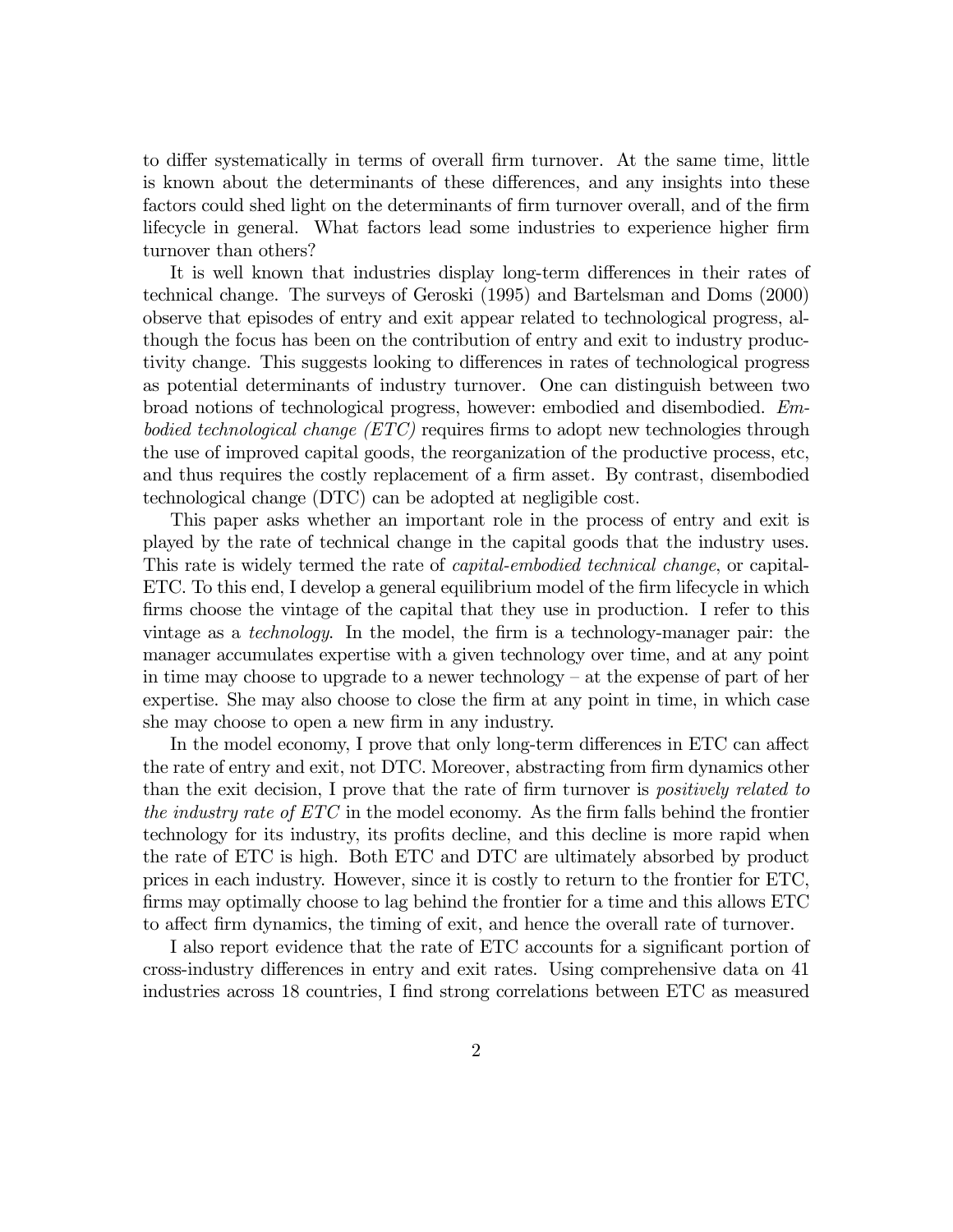in the United States and rates of entry and exit. In addition, I exploit cross-country differences in institutionally-imposed entry costs to assess whether these costs disproportionally affect turnover in industries in which the rate of ETC is high. Most previous empirical work on entry and exit has focused on the manufacturing sector, and an additional contribution of the paper is to assess whether these cross-industry comparisons are robust to allowing for industries in other sectors also.2

Interpreted broadly, the model suggests that technical progress only affects entry and exit dynamics to the extent that benefiting from progress is costly so that firms may optimally choose to spend (or are forced to spend) time falling behind the technological frontier. The model implements this for the case of technical change embodied in capital. Clearly there may be other forms of technical change that are not embodied in capital per se, but in other aspects of the firm. However, I chose to focus on ETC because technical progress affecting capital goods is something for which precise measures can be constructed. In addition, Geroski (1989), Audretsch (1991) and others suggest that technical change may itself be a response to entry and exit, so that industries that experience high rates of turnover for other reasons may experience a lot of innovation. In this case, measures of technical change may be endogenous to the process of entry end exit. Even if this is true, however, it is unlikely to be the case for capital-ETC. ETC data are based on prices of capital goods, which are used in many industries and are thus unlikely to respond to conditions in any particular demanding industry.

Section 2 introduces the model, while Section 3 characterizes the equilibrium. Section 4 studies the relationship between ETC and turnover in the model. Section 5 surveys the empirical relationship between entry, exit, and the rate of ETC. Section 6 concludes with a discussion of the results, and suggestions for further work.

# 2 Economic Environment

### 2.1 Overview

There are  $I \subset \mathbb{R}$  industries. There is a continuum of firms that live in discrete time. The length of time between periods is  $\Delta$ . A firm is a technology, implemented by a manager by hiring and combining inputs, with a degree of success that is stochastic yet persistent.

 $2A$  notable exception is Brandt (2004), who argues that rates of entry and exit do not vary much across countries except for industries related to information technology. This is consistent with the results of the present paper in that, as we shall see, there are among the industries in which the rate of ETC is highest.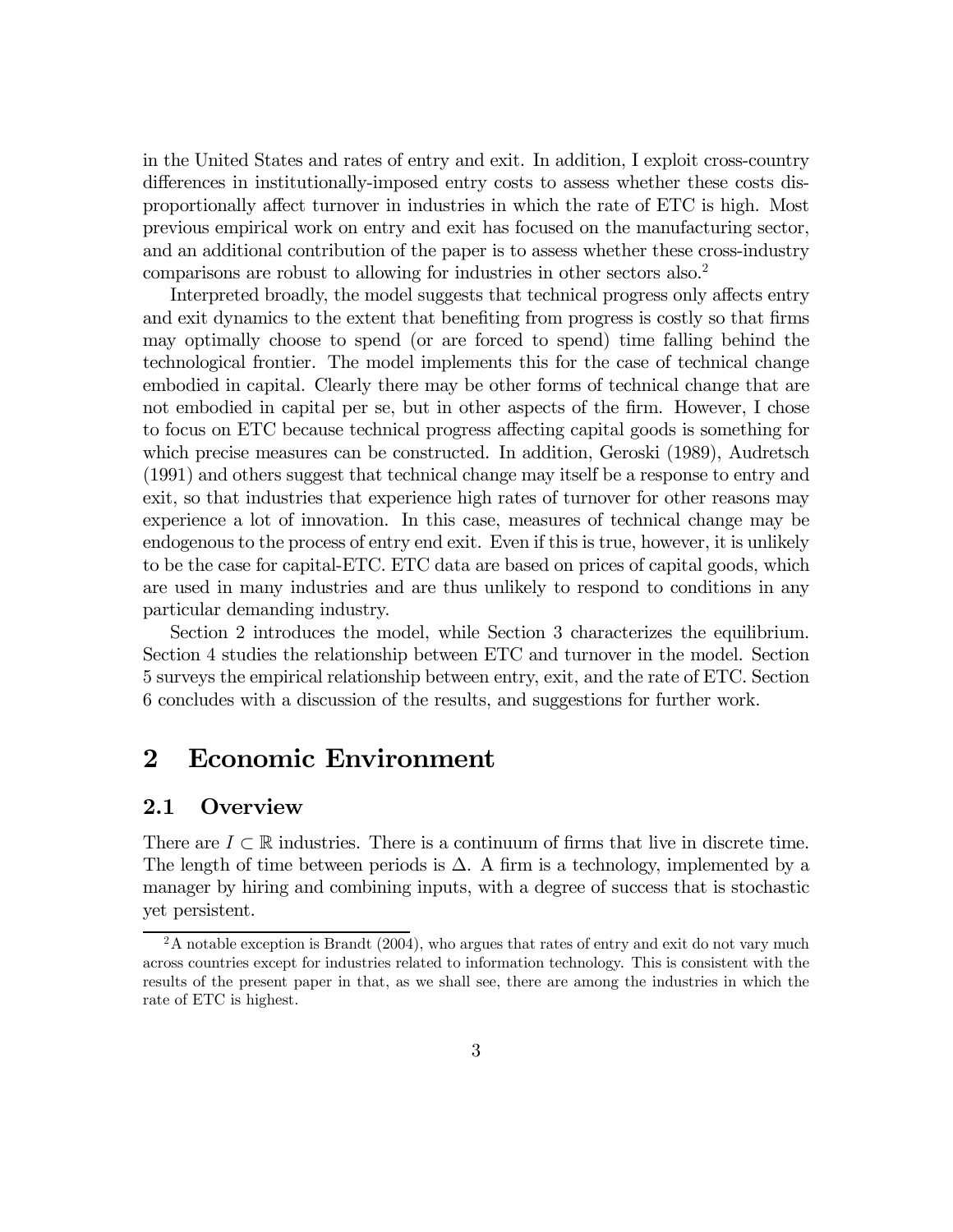In the model, a technology represents a level of investment-specific technical change. There is a capital sector that converts the numeraire good into capital goods, and the efficiency of capital production differs by industry and varies across technologies. To change the vintage of their technology, firms must update it: updating, however, may decrease their expertise, part of which is vintage-specific. Also, at any point, the manager may choose to close the firm if the payoff from her outside options exceed that of continuation. As a result, firms may find it optimal to be temporarily "locked" into a particular technology, investing in capital of a type that is not at the industry frontier, and updating or exitinig depending on the efficiency of implementation.

#### 2.2 Households and investment

There is an aggregate good  $y_t$  which is the composite of the output of the I industries:

$$
y_t = \prod_{i=1}^I \left(\frac{y_{it}}{\omega_i}\right)^{\omega_i}, \omega_i > 0, \sum_{i=1}^I \omega_i = 1.
$$
 (1)

It can be used for consumption  $c_t$  or for investment  $j_{xt}^i$  in capital goods for any industry i. The stock of each type of capital evolves according to

$$
k_{x,t+1} = j_{xt}^i x + e^{-\delta \Delta} k_{xt} \tag{2}
$$

so that capital depreciates by a factor  $(1 - e^{-\delta \Delta})$ . Thus, at any date, one unit of foregone consumption may be converted into x units of capital of type  $x$  in any industry *i.*  $x$  is a measure of investment-specific technical change: the rate at which capital goods used by the firm can be created from the aggregate good. There is a frontier level of x which varies by industry, denoted  $\bar{x}_t^i$ . It changes over time<sup>3</sup> at exponential rate  $\Delta g_i$ , so that  $\bar{x}_t^i = \bar{x}_0^i e^{-g_i \Delta t}$ .

<sup>&</sup>lt;sup>3</sup>Observe that the structure of capital accumulation in this model resembles that of Greenwood et al (1997), except that there are distinct capital stocks for each sector. There is a subtle difference between the two models, however. In that model there is only one technology for converting consumption into investment, which improves over time. In this model, however, that is not the case: firms have a choice over this technology, and the set of available technologies changes over time.

Strictly speaking, this is a model of investment-specific technical change (ISTC) ISTC and ETC are often identified because, to the extent that ISTC occurs through improvements in the quality of capital goods, it is embodied in capital. The use of quality-adjusted capital price data in later sections implies that either terminology is appropriate.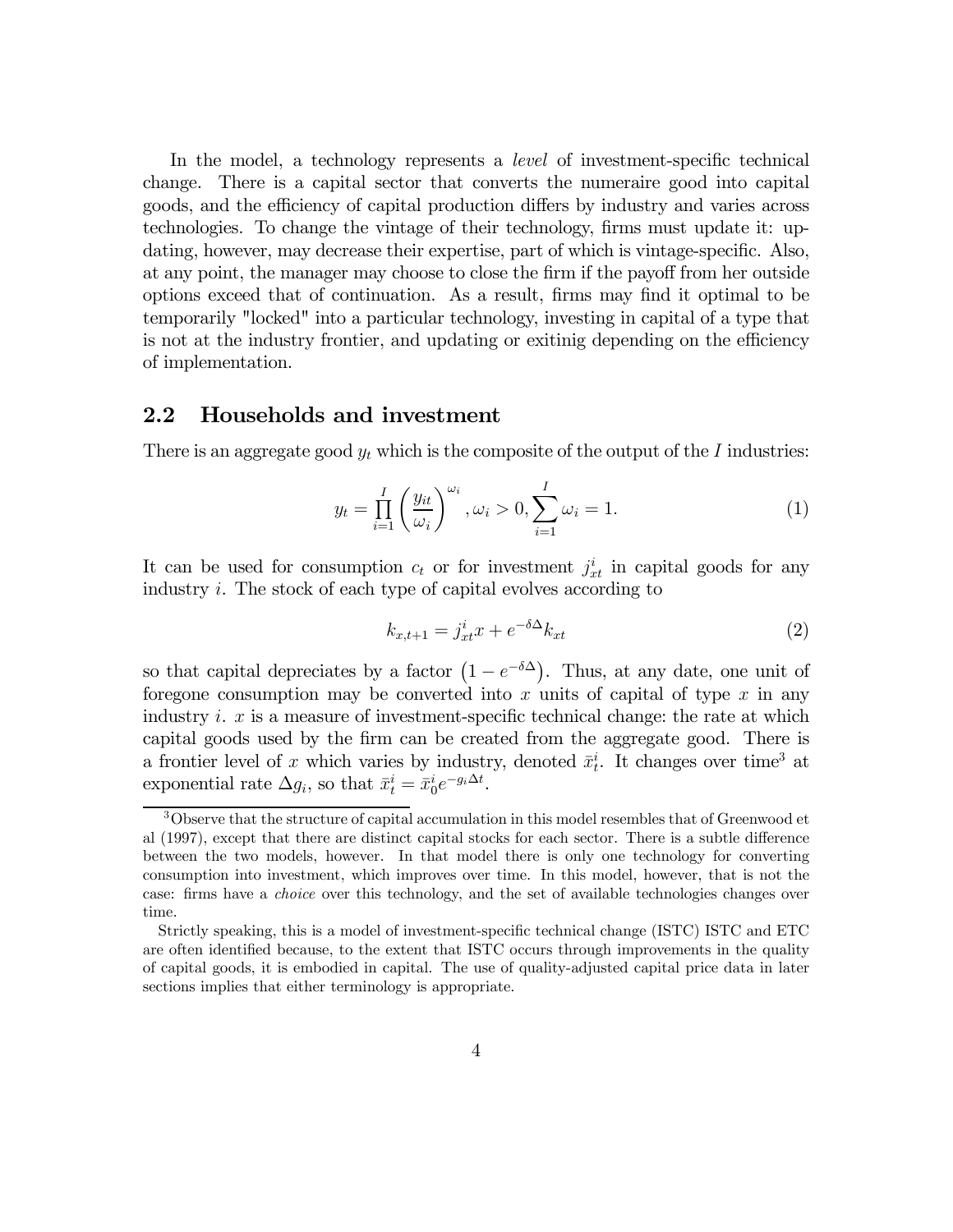Preferences are from

$$
\sum_{0}^{\infty} e^{-r\Delta t} \frac{c_t^{1-\theta} - 1}{1-\theta} dt, \theta > 0
$$
\n(3)

The rate of time preference is  $\Delta \rho$ . Agents die with probability  $e^{\lambda \Delta}$  each period: in this case firms that they own close.<sup>4</sup> Thus the agent's discount factor is  $e^{-r\Delta}$  where  $r = \lambda + \rho$ . 1/ $\theta$  is the intertemporal elasticity of substitution.

Each household is endowed with one unit of labor and  $k_{xt}$ <sup>i</sup> units of capital of each type. Each type commands a rental rate  $\Delta r_{xt}^i$  and labor a wage  $\Delta w_t$ . Households earn income by renting capital and labor to firms, and by earning profits from the firms. As we will see, firms in industry i are characterized by their type  $(x_t, z_t)$ , so let the profits of such a firm be  $\pi^{i}(x_{t}, z_{t})$  and let  $\mu^{i}$  be the measure over types in each industry.

Their budget constraint is

$$
p_{t}c_{t} + \sum_{i=1}^{I} \sum_{x=0}^{\bar{x}_{t}^{i}} p_{t}j_{xt}^{i}
$$
\n
$$
\leq \Delta w_{t}n_{t} + \Delta \sum_{i=1}^{I} \sum_{x=0}^{\bar{x}_{t}^{i}} r_{xt}^{i}k_{xt}^{i} + \sum_{i=1}^{I} \sum_{x=0}^{\bar{x}_{t}^{i}} \pi(x_{t}, z_{t}) d\mu^{i}(x_{t}, z_{t})
$$
\n
$$
(4)
$$

### 2.3 Production

Goods  $i \leq I$  are produced by firms. A firm is characterized by a technology x, and the manager's success in implementing it  $z_t$ .  $z_t$  and x define the firm, and may not be traded.5 The firm's production function is

$$
\Delta A_{it} z_t k_t^{\alpha_k} n_t^{\alpha_n}, \alpha_k + \alpha_n < 1 \tag{5}
$$

where  $k_t$  is the quantity of efficiency units of capital that it uses, and  $n_t$  is labor.  $A_{it} = A_{i0}e^{\Delta \sigma_i t}$  is a measure of disembodied technological progress, which may differ across industries. Thus,  $g_i$  is the rate of ETC, and  $\sigma_i$  is the rate of DTC.

Let  $p_{it}$  be the competitive price of the output of a firm in industry i. The firm's profits at any date are  $\Delta \pi(z_t, x_t)$  where

$$
\pi(z_t, x_t) = \max_{k_t, n_t} \left\{ A_{it} p_{it} z_t k_t^{\alpha_k} n_t^{\alpha_n} - r_{xt}^i k_t - w_t n_t \right\}
$$
(6)

<sup>&</sup>lt;sup>4</sup>This guarantees that there will always be some entry and exit, although this factor does not affect industries differentially.

<sup>&</sup>lt;sup>5</sup>Although see Faria (2007) for a related model of mergers and acquisitions.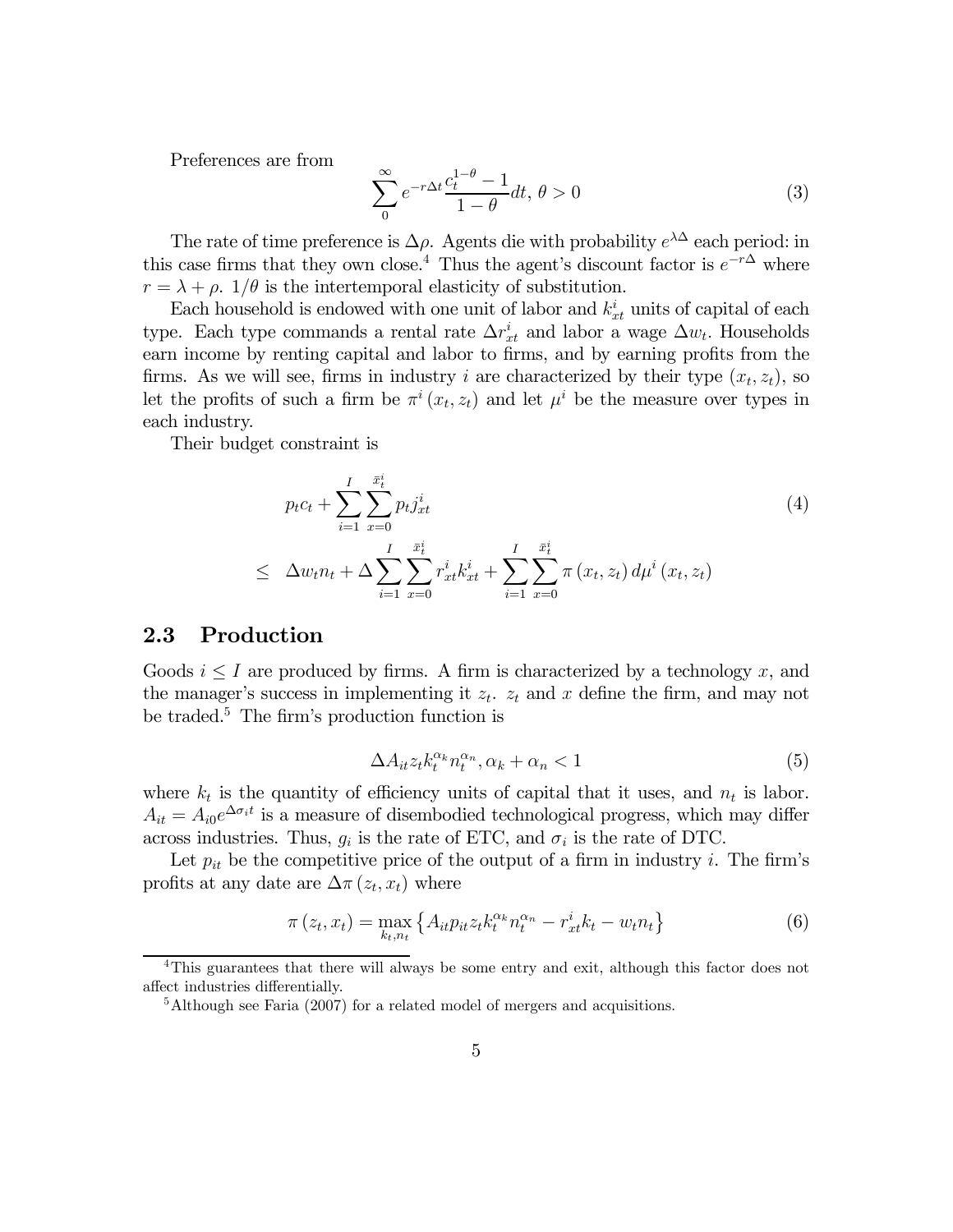Thus, although  $x$  does not enter into the production function, it affects profits because it changes the rate at which the economy can produce the capital goods that the firm uses, and thus the equilibrium rental rate of capital  $\Delta r_{xt}^i$ . In equilibrium, more efficient technologies are associated with cheaper capital, and this provides an incentive to use the frontier technology (*caeteris paribus*).

However, technology adoption is costly. At any point in time, the firm may choose to update its technology  $x$  to the frontier, at the cost of some of their accumulated expertise. In this case, their productivity drops from from  $z_t$  to  $z_t \zeta_t, \zeta_t < 1$ . This reflects the finding that technology adoption coincides with firm reorganization (Sakellaris (2004)), so that some accumulated knowledge may no longer apply to the new technology (Milgrom and Roberts (1990), Jovanovic and Nyarko (1996), Brynjolfsson et al (2002)). This captures the notion that updating and reorganization is a time of potential turmoil at the firm. It is a critical element of the model that there be an opportunity cost to updating.

Finally, firms face a stochastic learning ladder. With probability  $(1 - e^{-\Delta \eta})$ , they may obtain a level of productivity  $z_{t+1}$ , drawn from a distribution  $f(z_{t+1}|z_t)$ . This is similar to the model of Hopenhayn (1992).  $z_t \in [z_l, z_h]$ ,  $z_l \geq 0$ ,  $z_h < \infty$ .

### 2.4 Entry and Exit

Agents in this environment may create and operate firms — one per agent not otherwise engaged. Creating a firm requires a delay of  $d\Delta$  periods, after which profits begin to flow. Let  $E = 1 - e^{-rd}$ . We interpret E as the cost of entry. This proportionality captures the finding of Djankov et al (2002) that cross-country variation in entry costs largely takes the form of bureaucratic delays, and with the fact that they measure entry costs as a proportion of GDP. This will be useful later in calibration.

Firms start their lives with a value  $z_t$  drawn from a common distribution  $\psi$ , and with the frontier technology. At any point in time, the entrepreneur may close the firm, earning a continuation payoff  $W_t$  to be discussed in more detail below.

Since agents may either work or create firms, so that in equilibrium entrepreneurialism in any sector experiencing entry must carry the same expected benefit as labor. The return from operating a firm is stochastic: however, we assume complete insurance markets, so there is no income uncertainty for individual agents. Hence, in equilibrium,

$$
W_t = \max_i \int V^i\left(\bar{x}_t^i, z_t\right) \psi\left(z_t\right) dz_t \left(1 - E\right) \tag{7}
$$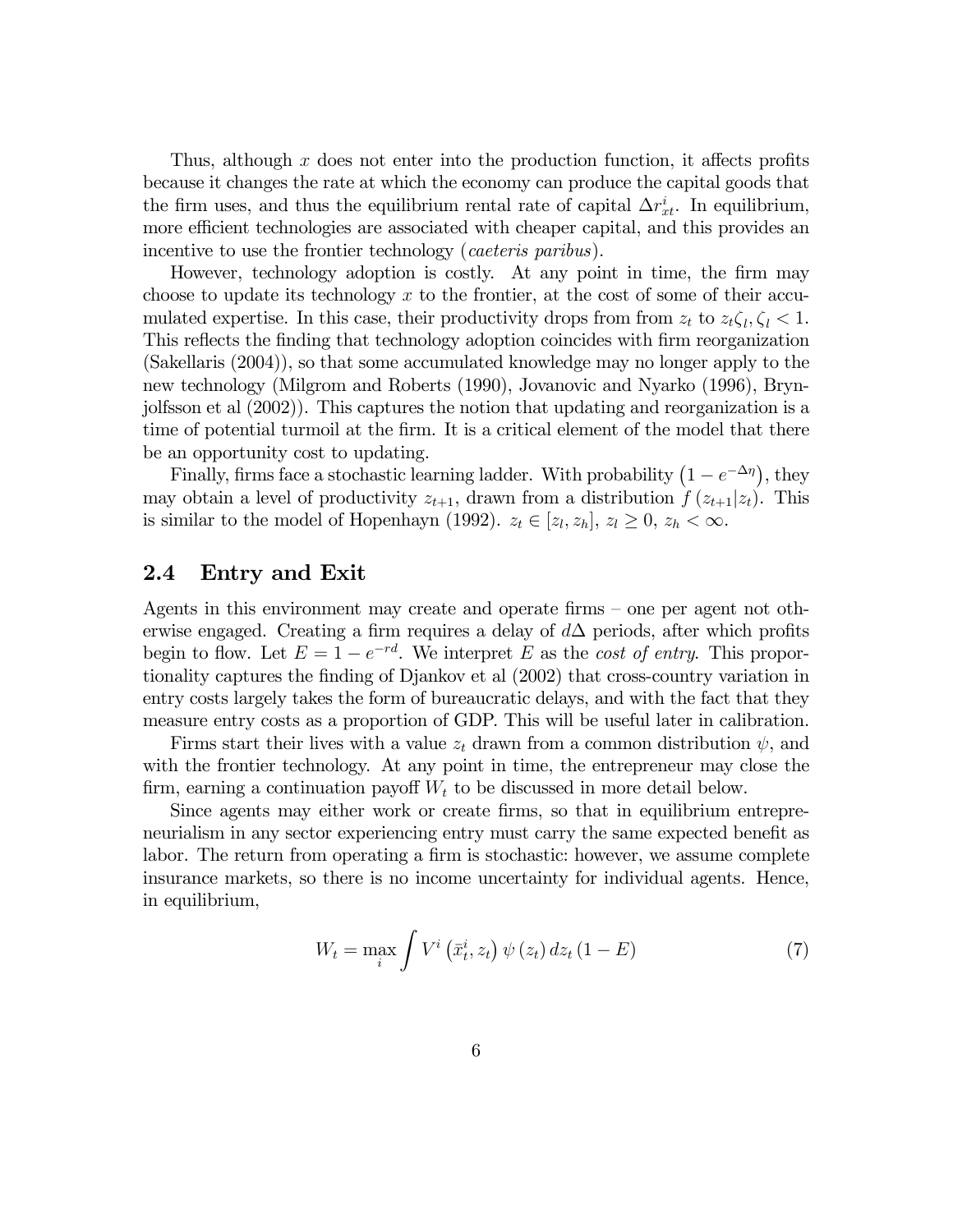If in equilibrium there is entry into any two sectors  $i$  and  $j$ , then it must be that

$$
\int V^{i} \left(\bar{x}_{t}^{i}, z_{t}\right) \psi\left(z_{t}\right) dt = \int V^{j} \left(\bar{x}_{t}^{j}, z_{t}\right) \psi\left(z_{t}\right) dz_{t}
$$
\n(8)

In equilibrium, prices  $p_{it}$  are such that this free entry condition is satisfied with equality.

Agents may also participate in the labor force. In this case, they earn the flow of income  $w_t$ . Expected lifetime income from labor is then

$$
W_t = \sum_{\tau=0}^{\infty} e^{-\sum_{s=0}^{\tau} [i(s+t)ds + \lambda] \Delta} \Delta w_{\tau+t} dt,\tag{9}
$$

where  $i(t)$  is the interest rate at date t.

### 3 Equilibrium

**Definition 1** Equilibrium in the model is a list of functions including prices and allocations such that markets clear and agents optimize at each date.

Definition 2 A balanced growth path is an equilibrium in which output grows at a constant rate.

Since we are interested in rates of entry and exit, we need to define this concept for the model.

At any date, let  $M_t$  be the set of firms in operation, and let m be any firm. Define for any two dates  $t, t'$ 

$$
\Xi_{t,t'} = \{m : m \in M_t, m \notin M_{t'}\} \tag{10}
$$

Thus, for  $\Delta > 0$ ,  $\Xi_{t,t+\Delta}$  is the set of firms that exited between time t and  $t + \Delta$ , whereas  $\Xi_{t+\Delta,t}$  is the set of firms that entered between those dates. Let  $\mu_t(X)$  be the measure of any set  $X \subseteq M_t$  of firms. Thus, the share of time t firms that do not reach time  $t + \Delta$  is  $\frac{\mu_t(\Xi_{t,t+\Delta})}{\mu_t(M_t)}$ , and the share of firms at time  $t + \Delta$  that were born since time t is  $\frac{\mu_t(\Xi_{t+\Delta,t})}{\mu_t(M_t)}$ . Then,

**Definition 3** The industry rates of entry and exit are:

$$
Entry_t = \frac{\mu\left(\Xi_{t,t+\Delta}\right)/\mu\left(M_t\right)}{\Delta} \tag{11}
$$

$$
Exit_t = \frac{\mu\left(\Xi_{t+\Delta,t}\right)/\mu\left(M_t\right)}{\Delta} \tag{12}
$$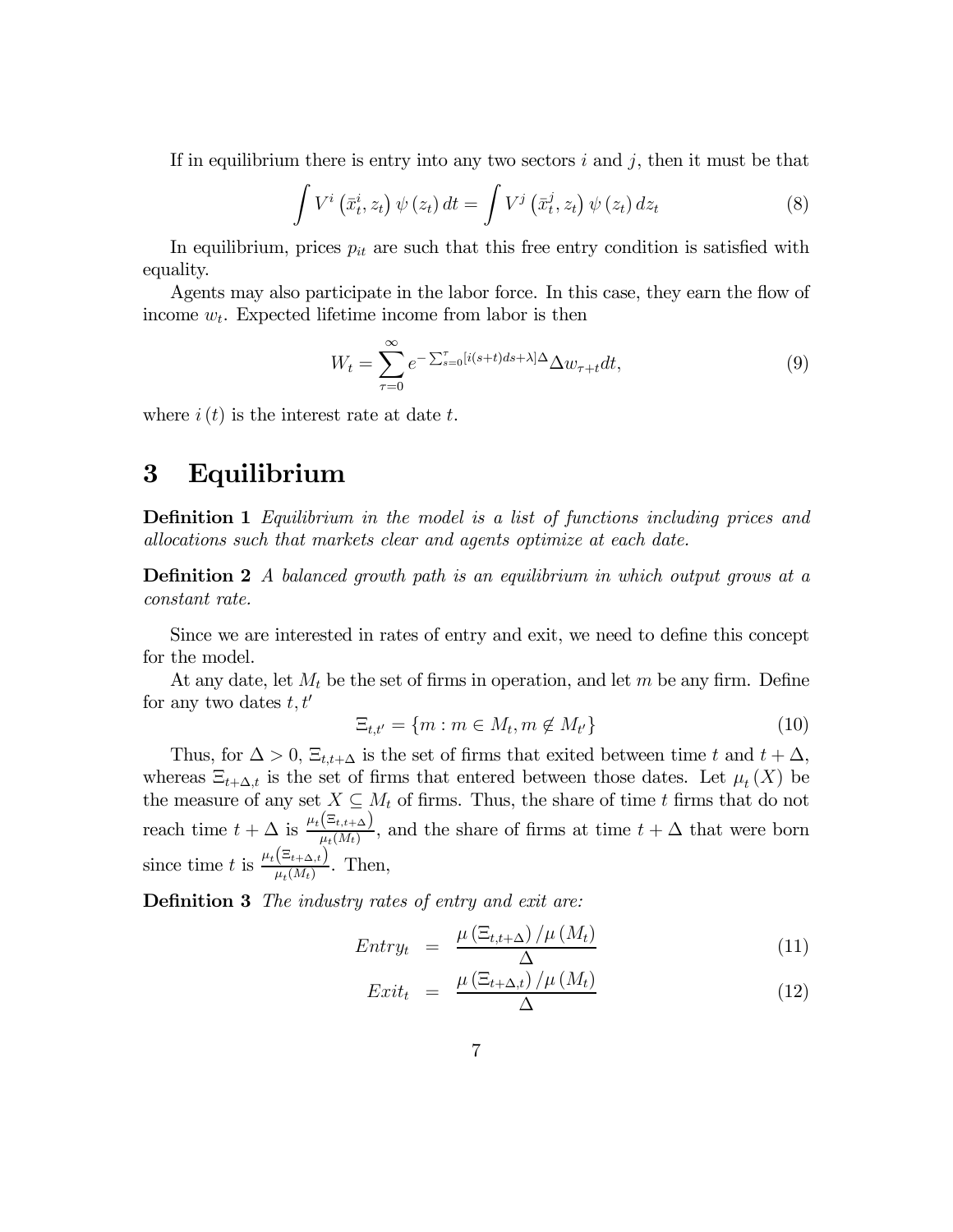**Proposition 1** There exists a balanced growth path with positive, constant rates of entry and exit into all sectors.

The proof of the proposition derives from a series of conditions that are then shown to be consistent with equilibrium. First, for profitability to be proportional across industries requires prices to grow over time at a rate related to the inverses of the rates of embodied and disembodied technical change. This implies that the decision problem of the firms is stationary. This implies that the measure of firms in a given subset of the type space is constant over time which, in combination with the decision variables, enables an expression for  $\mu(M_t)$ , net of a constant. Finally, for a given wage, product prices and demand are given. It remains to show that there is a wage that clears the labor market. These results are left in the Appendix.

**Proposition 2** At any date, the rental rate of capital decreases with vintage at a rate that is proportional to  $q_i$ .

This result is central to the firm dynamics of the model. Firms using more advanced capital benefit through cheaper capital services than their competitors. On the other hand, the fact that updating to the frontier is costly implies that firms gradually fall away from the frontier, whereas some of their competitors – either because they updated or because they are recent entrants — may use more advanced capital than them. Since the price of the output of industry  $i$  is driven by the dynamics of the industry as a whole, this implies that the price of output may decline as the cost of production across the industry declines, whereas any given firm only benefits from decreased costs if they decide to update — which may not be optimal. As a result,  $g_i$  introduces a downward trend in the marginal revenue product of the firm over time, net of other aspects of firm dynamics.

This intuition also suggests that rates of entry and exit may not in fact be related to the industry rate of disembodied technological progress,  $\sigma_i$ . Again, the price of the output of industry  $i$  is driven by the dynamics of the industry as a whole, implying that the price of output declines at a rate that offsets  $\sigma_i$ . However, since all firms are at the frontier with respect to diesmbodied technical progress, this has no influence on their lifecycle decisions.

**Lemma 1** The firm's updating and exit decisions depend only upon their industry i and the age of their technology a, not the date.

At any date, the value of a firm may be written recursively. Solving for optimal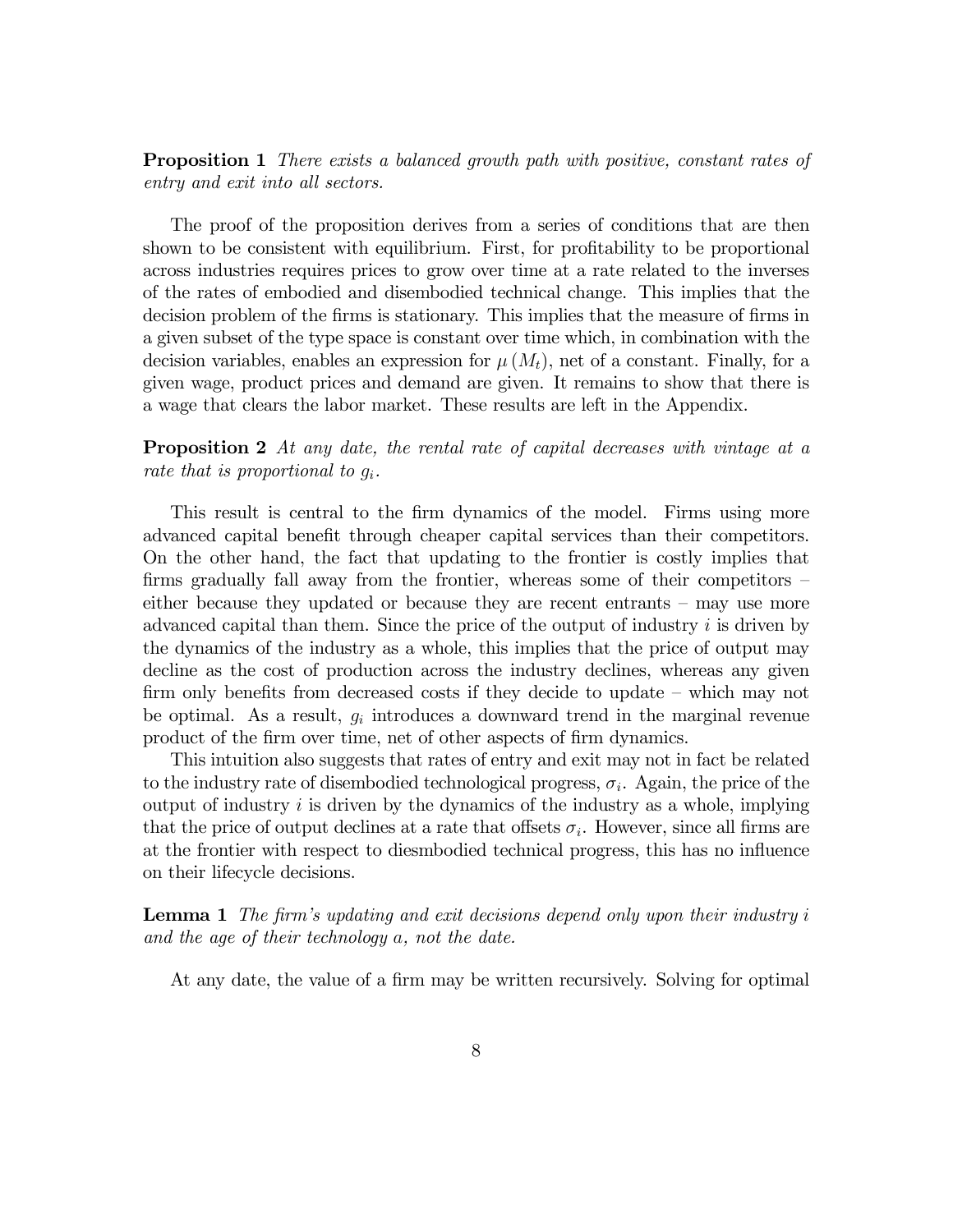input use, the lemma shows that the firm's behavior is the solution to the problem:

$$
V^{i}(a, z) = e^{\Delta(r+\eta+\lambda)a} \max_{T} \left\{ \sum_{t=a}^{T} e^{-\Delta(r+\eta+\lambda)t} \left[ z_{t}^{\frac{1}{1-\alpha_{n}-\alpha_{k}}} e^{-\left(\frac{\alpha_{k}g_{i}}{1-\alpha_{n}-\alpha_{k}}\right)a} + \left(1 - e^{-\eta\Delta}\right) E_{z'} V(t, z') \right] + e^{-\Delta(r+\eta+\lambda)(T-a)} E_{s} \max \left[ E_{z'} V^{i}(0, z') \left(1 - E\right), V^{i}(0, z) \right] \right\}.
$$
\n(13)

In this problem, notice that prices do not enter, as suggested by the earlier discussion. A crucial reason for this is that the value to an entrepreneur of closing a firm is equal to the opportunity cost of entering other industries and, by optimal sectoral choice, that this in turn is equal to the value of re-entering the same industry. It is not necessary that the entrepreneur be able to re-enter the same industry, but rather that other entrepreneurs have a choice over which industry to enter.

**Lemma 2** The optimal updating strategy is an  $(S, s)$  policy, censored by the exit rule.

Define T as the date after which the firm exits or updates or exits. Let  $\Upsilon$  equal one if the firm updates. Let  $X$  equal one if the firm exits.

#### **Lemma 3** T,  $\Upsilon$  and X are contingent upon  $z_t$  and on  $g_i$ , but not  $\omega_i$ ,  $A_{i0}$ , nor  $\sigma_i$ .

The firm lives as follows. It is born, and climbs in terms of productivity as it learns, while falling behind the technological frontier. The price of output declines at this rate so that, eventually, learning is offset by price declines due to competition and the firm shrinks until it either updates or  $-$  if z is too low  $-$  closes. Section 4 studies the form of the relationship between entry, exit and  $g_i$ . However, in the meantime, it also interesting to state factors upon which entry and exit rates do not depend in the model economy.

**Proposition 3** Entry and exit rules depend on  $g_i$ , but do not depend on  $\omega_i$  (preferences), on  $A_{i0}$ , nor on  $\sigma_i$ , the industry rate of disembodied technical change.

Geroski (1995) notes that there is weak if any evidence of a link between entry, exit and standard profitability measures, noting that profitability must vary across industries much more than the data indicate in order to account for cross-industry variation in entry and exit rates. In this model, expected profitability is in fact constant across industries, because sectoral choice by entrepreneurs implies that any factor that increases profitability in an industry (such as a high level of  $A_{i0}$ ) will be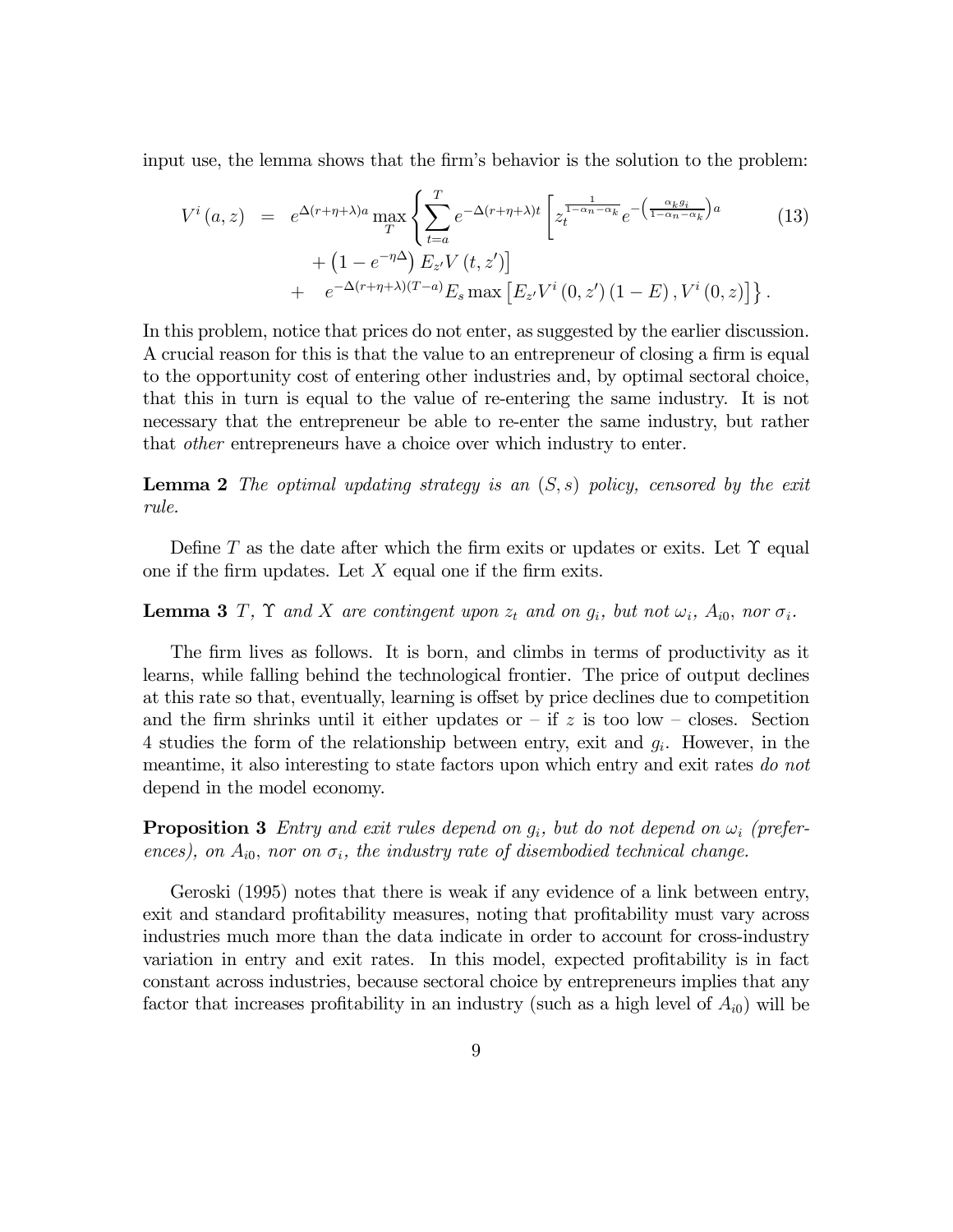offset by a corresponding decline in output price, and because the entrepreneur's postexit opportunity cost includes the possibility of re-entry. Since such a factor affects both the value of all firms in the industry and the value of what the entrepreneur could do if she were to close the firm, it does not affect turnover in equilibrium. On the other hand, ETC only benefits new firms and firms that choose to update. The timing of updating and the decision to exit do depend upon  $g_i$ .

At the end, only factors that lead to differences in lifecycle dynamics can affect entry and exit rates. This is not to say that empirically there may not be differences in expected profitability across industries but rather, so long as these differences are relatively stable (as Geroski (1995) suggests that they are), and so long as entry affects the outside option of the entrepreneur, the results should hold.

It is notable that the rate of technological progress in the industry per se does not affect rates of entry and exit. Again, industry trends in and of themselves do not matter: they must be factors of lifecycle dynamics, so that trends affect some but not all firms. Geroski (1989) finds some evidence of a link between productivity change and entry/exit, but this may reflect a correlation between productivity and R&D activity, with the knowledge thus generated being embodied either in new products or new processes. Hence, according to the model, this suggests that some aspect of productivity change is embodied in the firm — perhaps through its stock of R&D. Another interpretation is that, if capital goods measurement is not adjusted for quality, then measured productivity in fact encompasses ETC — see Greenwood et al (1997).

The same applies to demand factors. Demand factors that affect all firms in the industry should not affect firm turnover. If some sectors are subject to frequent changes in tastes then, if firms produced differentiated goods and varieties are costly to shift, then this could potentially be related to entry and exit rates.

### 4 ETC, entry and exit

#### 4.1 An example

To characterize the impact of ETC on firm turnover, we first abstract for now on all other parameters that determine firm dynamics. In particular, we assume that

**Assumption 1**  $z_l = z_h$ , and  $\zeta_l = 0$ .

Under Assumption 1, there is no learning and no updating, so the firm's problem becomes one of when — rather than whether — to exit. This focusses the model on the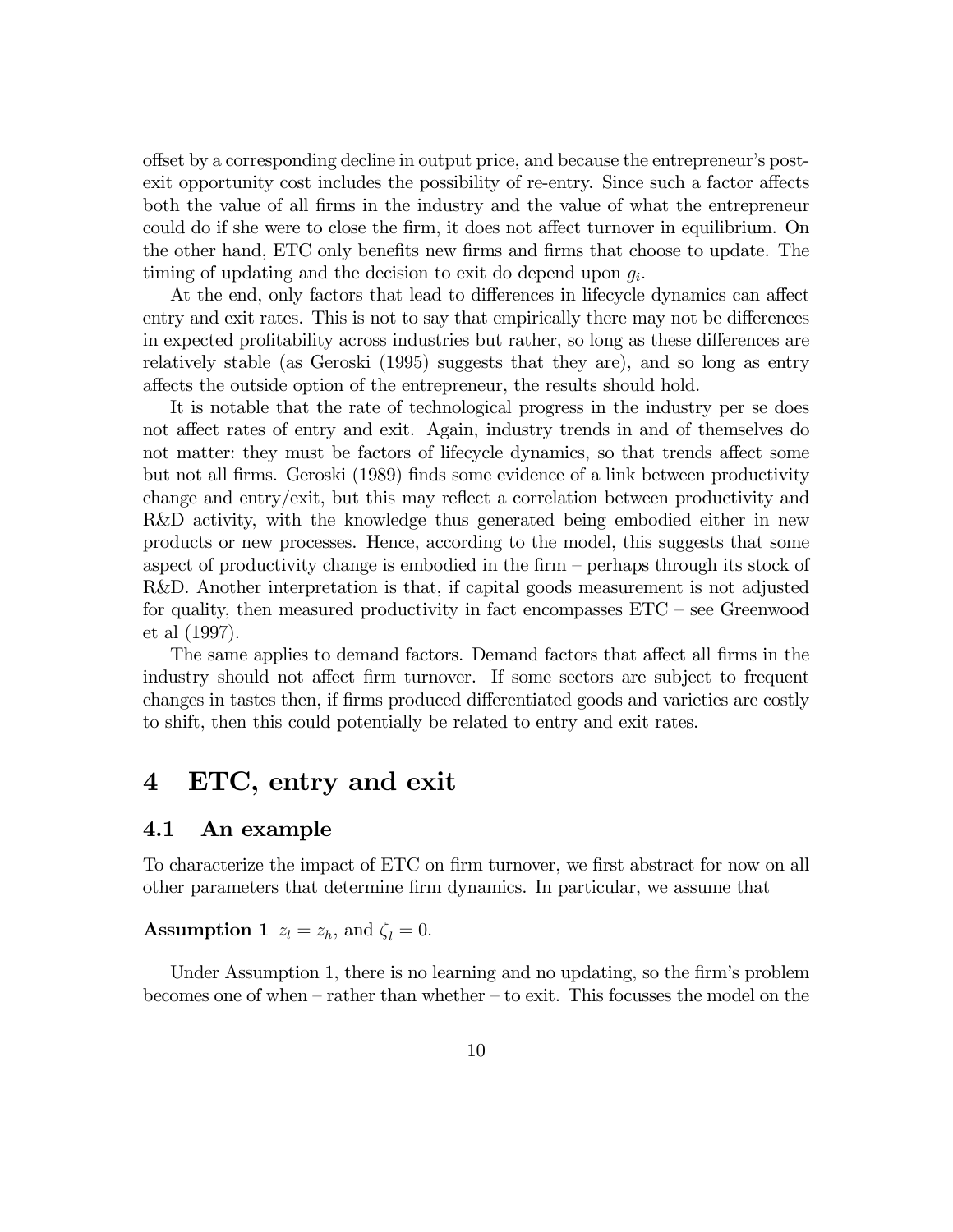timing of exit. It is worth underlining that the purpose of the paper is not to provide a new theory of why exit occurs, as in Jovanovic (1982) or Hopenhayn (1992) for example, but rather about when it does so. The effects outlined herein will interact with whatever factors ultimately determine exit.

#### **Proposition 4** Suppose  $\Delta \rightarrow 0$ . The turnover rate is strictly increasing in  $g_i$ .

Two effects impact whether high  $g_i$  involves earlier exit. Firms fall behind the frontier at a rate that depends on  $g_i$ , which encourages earlier exit. On the other hand, a high value of  $g_i$  also lowers the profits from re-entering, which discourages exit. The proof shows that the first effect dominates the second.<sup>6</sup>

It is worth noting that there exist alternative models have the opposite implication. Some authors view technical progress as a barrier to entry, in which case it should be *negatively* related to  $ETC - see Geroski (1995)$ . To this author's knowledge, ETC specifically has not been studied.

Returning to the general model where  $z_l \leq z_h$ , and  $\zeta_l \geq 0$ , suppose  $\Delta \to 0$ . Now, firms in industry i solve the problem:

$$
V^{i}(0,z) = \max_{T} \left\{ \int_{0}^{T} e^{-(r+\eta+\lambda)t} \left[ z_{t}^{\frac{1}{1-\alpha_{n}-\alpha_{k}}} e^{-\left(\frac{\alpha_{k}g_{i}}{1-\alpha_{n}-\alpha_{k}}\right)a} + \eta E_{z} V(t,z') \right] dt \tag{14} \\ + e^{-(r+\eta+\lambda)T} E_{s} \max \left[ (1-E) \int V(0,z') \psi(z') dz, V^{i}(0,z) \right] \right\}.
$$

Three new factors may affect the industry rate of entry and exit. First, the possibility of updating makes it difficult to prove the analogue of Proposition 4. Second, the set of firms that exit may depend on  $g_i$ . The impact of this effect on turnover is ambiguous, and depends on the following condition. Firms will exit (instead of updating) if  $z \leq \zeta_l^{-1} z^*$  where

$$
(1 - E) \int V(0, z) \psi(z) dz = V(0, z^*)
$$
 (15)

If  $z_g^* > 0$ , then higher rates of ETC are associated with a larger set of firms exiting. Taking the total derivative of (15)

$$
z_g^* = \frac{(1 - E) \int V_g(0, z) \psi(z) dz - V_g(0, z^*)}{V_s(0, z^*)}
$$
(16)

 ${}^{6}$ Interestingly, although we do not pursue this in the paper, industries with a high capital share should also experience more entry and exit, something that is consistent with the results of Audretsch (1991).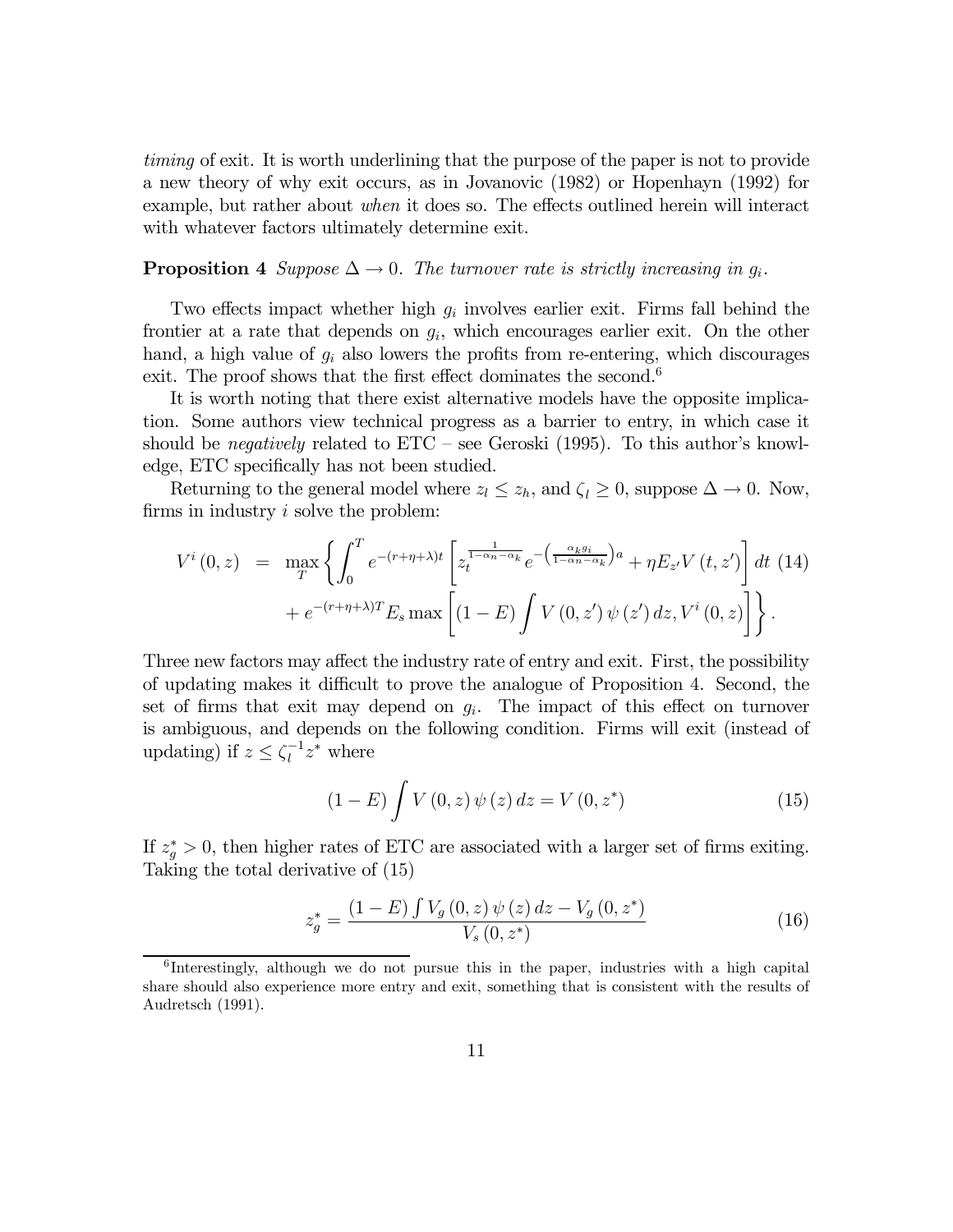It is simple to show that  $V_s(0, s^*) > 0$ , and that  $V_g$  is negative and larger in magnutude for larger z. Thus,  $z_g^* > 0$  provided that  $z^*$  is "large" relative to the shock values drawn by entrants. This dovetails nicely with the fact that low initial shock values are a natural feature of any model that wishes to match the higher exit rates among entrants documented by Dunne et al (1989) among others. On the other hand,  $z^*$  is endogenous and itself depends on  $\psi$ , so it is hard to derive analytical results regarding this point.

Third, there will also be a threshold  $z^{**}$  such that firms drawing  $z \leq z^{**}$  exit as soon as their shock value is revealed.  $z^{**}$  is given by

$$
(1 - E) \int V(0, z) \psi(z) ds = V(0, z^{**}). \qquad (17)
$$

Again,  $z_j^{**} > 0$  provided that  $z^{**}$  is "large" relative to the shock values drawn by entrants.

The example above clarifies the dynamics introduced by ETC, by abstracting from other aspects of firm lifecycle dynamics. This is consistent with the focus of the paper on the timing of exit, rather than developing a theory of why it is that exit takes place at all. In particular, in the simple model, firms will tend to shrink over their lifecycle until they exit. Exans (1987) does find that exiting firms tend to shrink in the periods before exit, and also find that firms tend to shrink on average. However, surviving firms tend to grow over time, something from which the example abstracts. To assess whether these results are robust to allowing for other dynamics, we may wish to explore a calibrated version of the model. For now, we look to empirical evidence.

### 5 Empirical evidence

This section investigates the relationship between entry, exit and ETC in the data. We follow two approaches. First, we show that these variables are indeed related in cross section. Second, we use a differences-in-differences approach that exploits cross-country and cross-industry variation in entry and exit.

### 5.1 Data

Rates of entry, exit and turnover are computed from the Eurostat database which is made available by the European Commission. It includes all firms in the business register for 18 countries, over the period 1997-2004, and is comparable across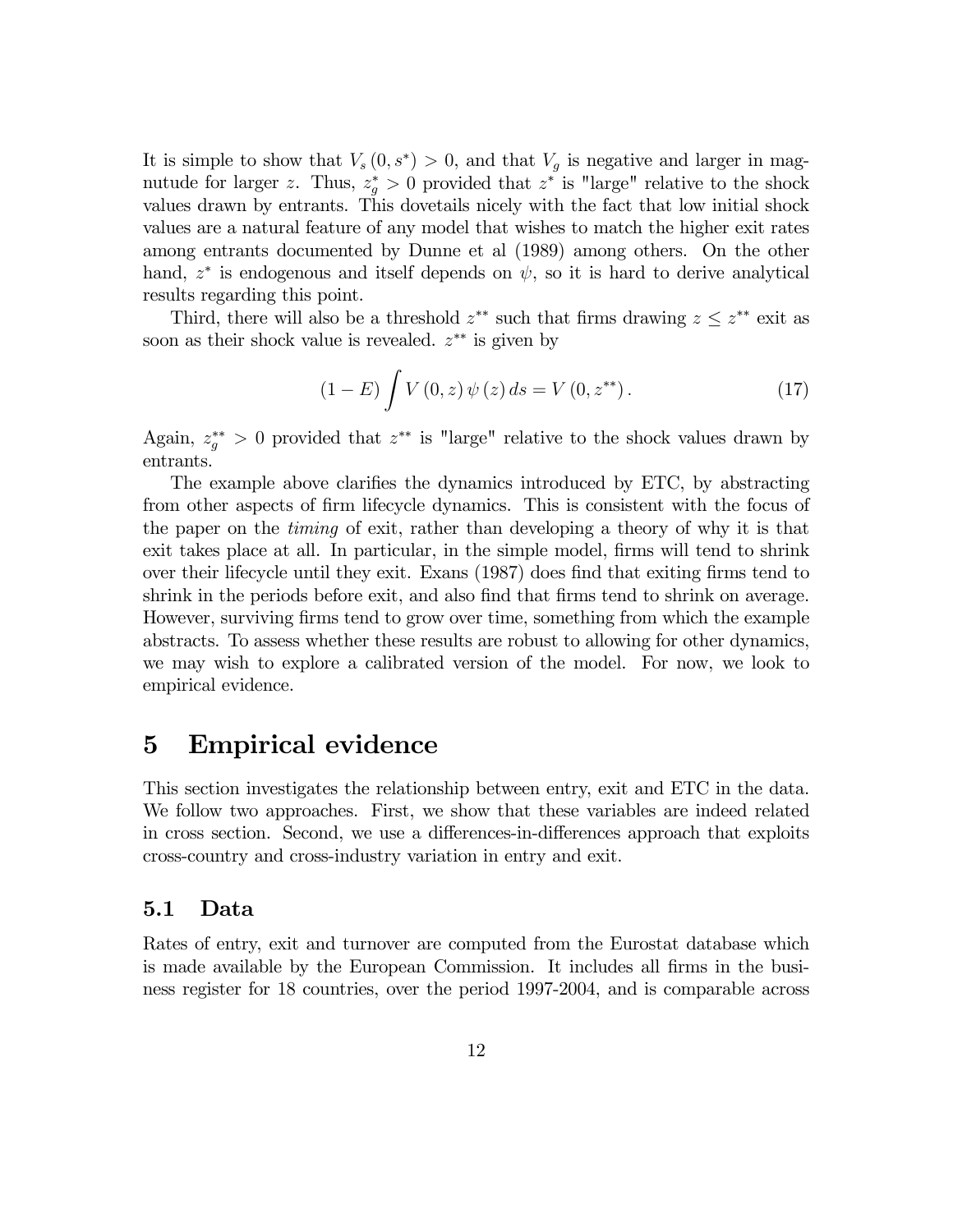countries.7 The measure of entry is the proportion of firms active at a given date in a country that are new, and the measure of exit is the proportion of firms that close.8 Both of these are averages over the sample period for each country-industry pair. Turnover is the sum of these two measures. For cross-industry comparisons, the industry index of entry, exit or turnover is the industry fixed effect in a regression of country and industry fixed effects on the variable of interest.9

The measure of ETC is the inverse growth rate of the quality-adjusted relative price of capital, from Cummins and Violante (2002). I the average over the period 1987-1997, the decade prior to the entry and exit data. I also look at the average over the post-war period 1947-2000. The correlation between the two series is 91%, which underlines the interpretation of the rate of ETC as a long-term industry characteristic.

The industry classification of the BEA input-output tables (which are used to construct the ETC measure) and by Eurostat do not exactly coincide. They can be added up to a crosswalk of 41 industries. Previous research on entry and exit mostly focuses on manufacturing data only, and an advantage of the Eurostat data is that they include data for service sector industries as well as manufacturing industries.

Finally in the cross-country regressions below I use two entry cost measures, from Djankov et al (2002) and from the World Bank (2007), each of which attempt to measure the cost of starting a business as a proportion of GDP per capita. The former is measured in the 1990s, and the latter over the following decade. I call them  $EC^{DEA}$  and  $EC^{WB}$  respectively. The correlation between them is 68%.

<sup>9</sup>Thus, for example, if  $y_{i,c}$  is entry in industry i in country c, I run the regression:

$$
y_{i,c} = \sum_{c} \alpha_c I_c + \sum_{i} \alpha_i I_i + \varepsilon_{i,c}
$$

where  $I_c$  and  $I_i$  are country and industry fixed effects. The index of entry for industry i is then the coefficient  $\alpha_i$ .

 $7\text{ An observation in the dataset is an enterprise, "the smallest combination of legal units that is an$ organisational unit producing goods or services, which benefits from a certain degree of autonomy in decision-making, especially for the allocation of its current resources. An enterprise carries out one or more activities at one or more locations. An enterprise may be a sole legal unit." (Council Regulation (EEC), No. 696/93, Section III A of 15.03.1993)

 ${}^8$ Birth rate: number of enterprise births in the reference period (t) divided by the number of enterprises active in t.

Death rate: number of enterprise deaths in the reference period  $(t)$  divided by the number of enterprises active in t.

The reported numbers are the country-industry averages over the period 1997-2004.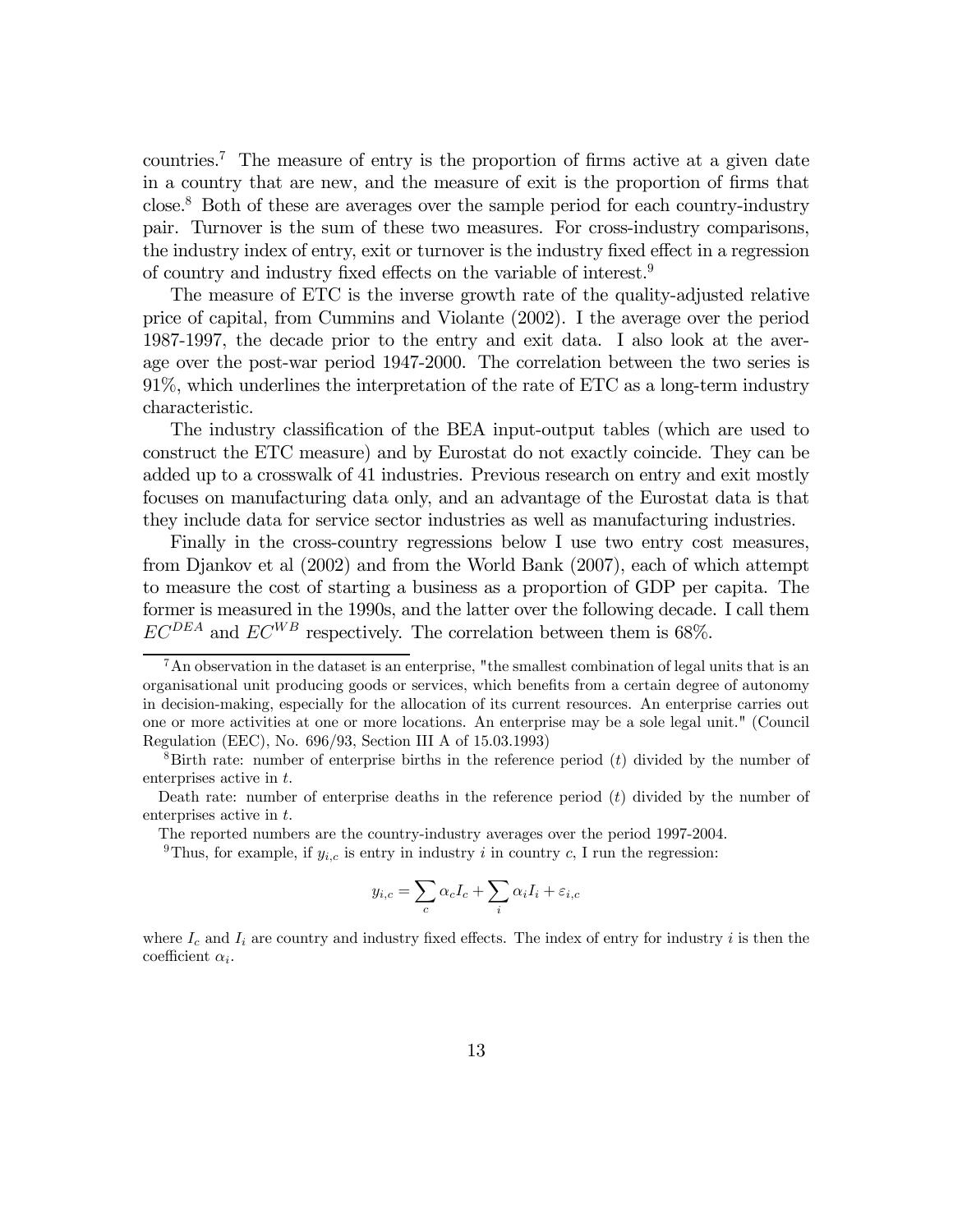### 5.2 Results

Table  $X$  presents the industry-level data, ranked by turnover. Even without any statistical analysis, there is a noticeable relationship between all three measures of turnover. In addition, there is also a visible positive correlation between these measures and ETC.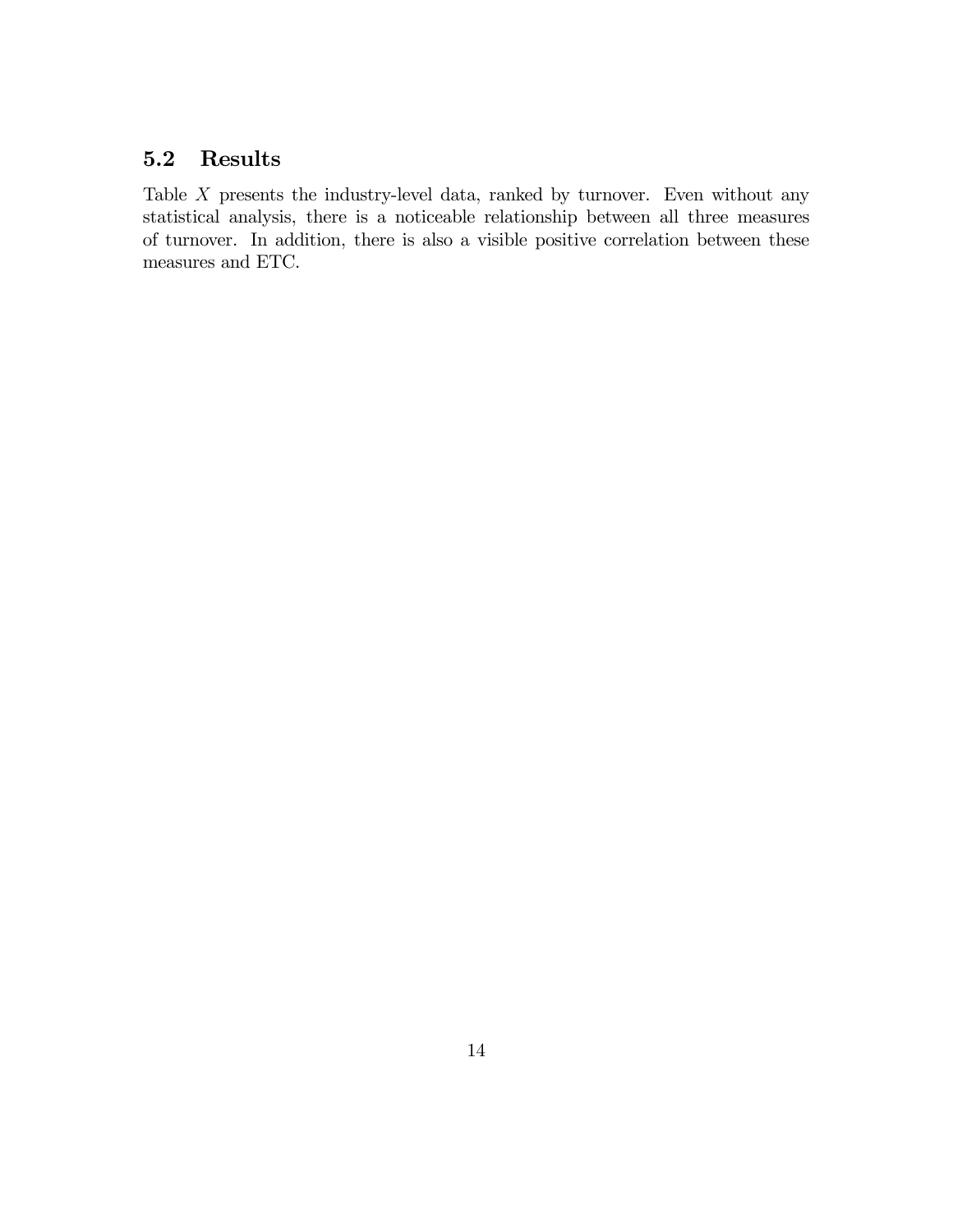| Industry                           | <b>ETC</b> | Exit   | Entry  | Turnover |
|------------------------------------|------------|--------|--------|----------|
| <b>Plastics</b>                    | 3.571      | 7.400  | 9.374  | 16.784   |
| Chemicals                          | 5.227      | 7.669  | 9.466  | 17.145   |
| General Machinery                  | 5.065      | 7.583  | 9.918  | 17.512   |
| Other mining                       | 3.430      | 7.917  | 9.616  | 17.544   |
| <b>Utilities</b>                   | 4.817      | 7.917  | 9.616  | 17.544   |
| Electrical machinery               | 4.617      | 7.991  | 9.998  | 17.999   |
| Food products                      | 4.621      | 8.986  | 9.098  | 18.095   |
| Computers and electronic prod.     | 5.648      | 8.516  | 10.602 | 19.128   |
| Healthcare                         | 6.381      | 7.218  | 11.962 | 19.191   |
| Transport Equip.                   | 4.346      | 8.146  | 11.160 | 19.317   |
| Primary and fabricated metal prod. | 3.706      | 8.311  | 11.100 | 19.421   |
| Nonmetal products                  | 4.745      | 8.788  | 10.637 | 19.436   |
| Petroleum and coal products        | 4.552      | 7.881  | 11.899 | 19.791   |
| Wood products                      | 4.600      | 9.170  | 10.626 | 19.807   |
| Hotels                             | 3.858      | 8.315  | 11.532 | 19.857   |
| Leather                            | 4.852      | 10.884 | 9.495  | 20.389   |
| Land transport                     | 5.575      | 9.332  | 11.431 | 20.773   |
| Oil and gas extraction             | 4.732      | 9.604  | 11.353 | 20.968   |
| Waste disposal                     | 5.253      | 8.630  | 12.416 | 21.056   |
| Manuf n.e.c.                       | 4.772      | 9.428  | 11.844 | 21.282   |
| Air transport                      | 9.350      | 10.371 | 12.384 | 22.765   |
| Transport support                  | 5.209      | 9.379  | 13.477 | 22.867   |
| Construction                       | 4.086      | 9.301  | 13.724 | 23.035   |
| Retail Trade                       | 6.031      | 11.171 | 11.904 | 23.085   |
| Textiles                           | 4.697      | 11.454 | 11.939 | 23.403   |
| Restaurants                        | 4.166      | 10.932 | 12.965 | 23.907   |
| Other services                     | 5.324      | 9.703  | 14.437 | 24.151   |
| Water transport                    | 6.198      | 10.983 | 13.183 | 24.176   |
| Wholesale Trade                    | 6.479      | 11.210 | 13.057 | 24.278   |
| Real estate                        | 4.627      | 9.555  | 15.197 | 24.763   |
| Paper, printing, software          | 5.663      | 10.184 | 15.586 | 25.780   |
| Legal services                     | 7.570      | 9.239  | 16.695 | 25.944   |
| Education                          | 6.511      | 10.540 | 15.822 | 26.373   |
| <b>Technical Services</b>          | 6.687      | 10.368 | 16.018 | 26.397   |
| Rental services                    | 8.285      | 11.641 | 14.889 | 26.540   |
| Finance (not insurance, trusts)    | 8.318      | 12.878 | 14.317 | 27.206   |
| Arts, sports, amusement            | 4.066      | 10.307 | 17.203 | 27.520   |
| Insurance, trusts                  | 6.667      | 12.727 | 15.803 | 28.540   |
| Systems design                     | 8.801      | 11.731 | 20.355 | 32.096   |
| Broadcasting                       | 9.900      | 11.376 | 21.209 | 32.595   |
| Information and data processing    | 7.916      | 13.554 | 20.600 | 34.165   |
| Median value                       | 5.209      | 9.428  | 11.962 | 22.765   |

Table 1 — Annual rate of embodied technical change (ETC) and firm turnover. ETC is the quality-adjusted price of capital goods used by each industry in the US, 1987-1997. Entry, exit and turnover are industry fixed effects plus the cross-country average, 1997-2004. Sources — Cummins and Violante (2002), Bureau of Economic Analysis and Eurostat.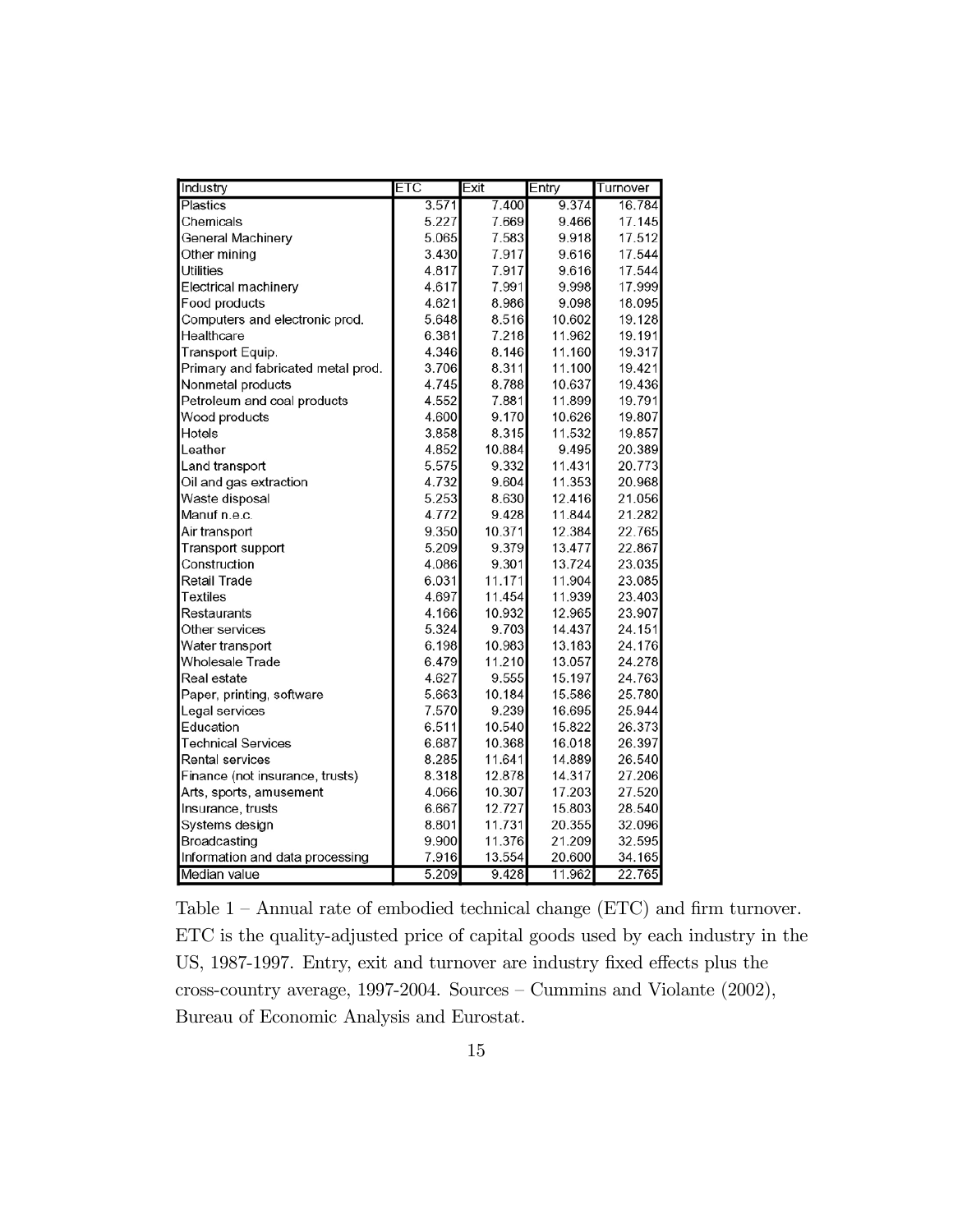These observations are confirmed by the correlations in Table  $X$ . Entry and exit rates are highly correlated among themselves, suggesting that it is appropriate to view them as measures of within-industry turnover rather than short term phenomena, as in the model. It is also striking that entry, exit and turnover are very highly correlated with ETC across industries.

|          | Entry     | Exit      | <b>ETC</b> |
|----------|-----------|-----------|------------|
| Turnover | $0.96***$ | $0.85***$ | $0.70***$  |
|          | (0.000)   | (0.000)   | (0.000)    |
| Entry    |           | $0.67***$ | $0.67***$  |
|          |           | (0.000)   | (0.000)    |
| Exit     |           |           | $0.62***$  |
|          |           |           | (0.000)    |

Table 2 — Correlations between turnover measures and ETC. P-values are in parentheses. In all tables, one, two and three asterisks represent significance at the 10%, 5% and 1% levels respectively.

Another way to assess this relationship is to compute the correlation between ETC and turnover rates for individual countries. These correlations are positive in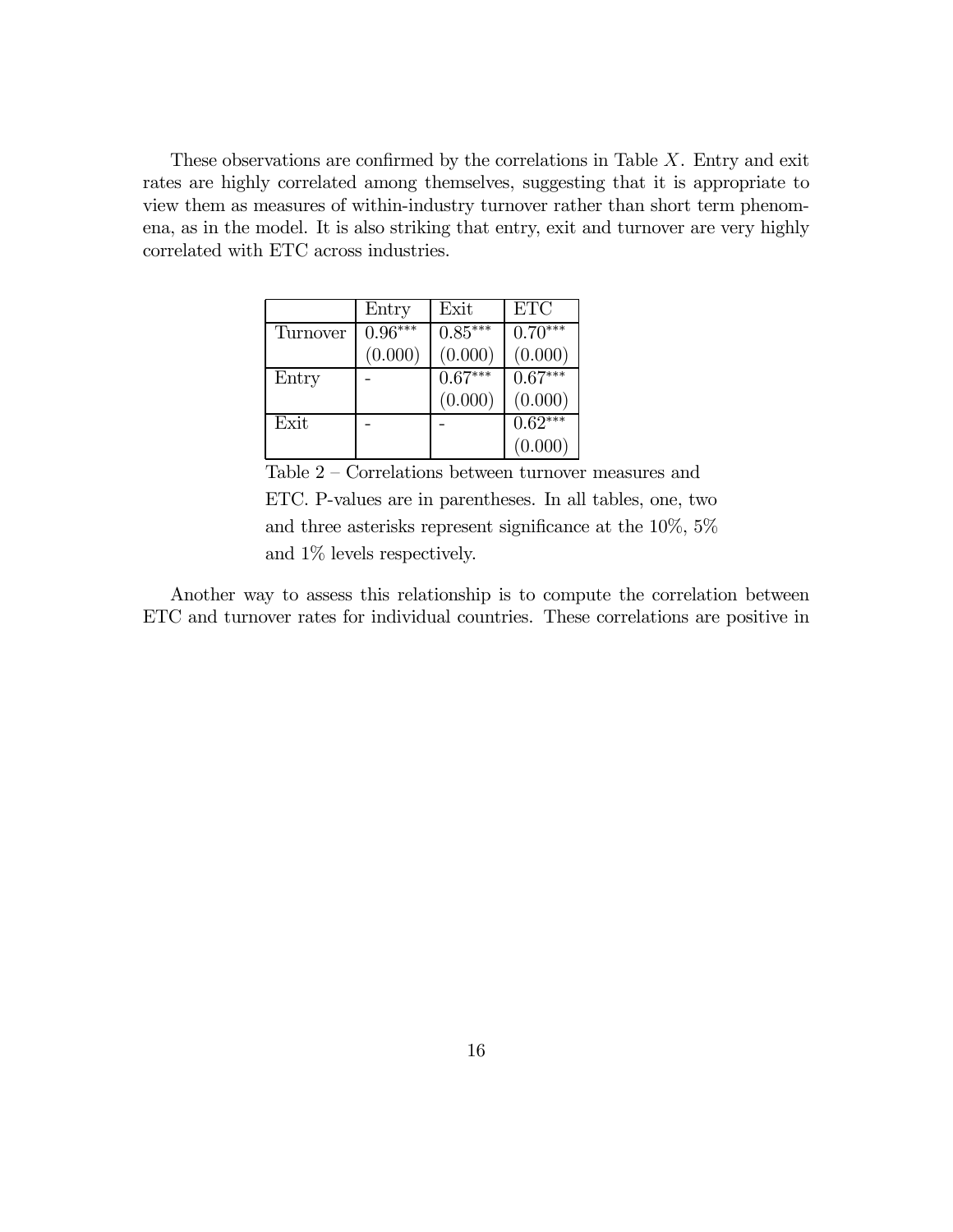| $0.70***$<br>$0.70***$<br>$0.47***$<br>Belgium<br>$0.33^{\ast\ast}$<br>$0.37**$<br>Czech Rep.<br>0.27<br>$0.70***$<br>$0.65^{\ast\ast\ast}$<br>$0.75***$<br>Denmark<br>$0.39**$<br>$0.47***$<br>0.03<br>Spain<br>$0.70***$<br>$0.67^{\ast\ast\ast}$<br>$0.44***$<br>Italy<br>$0.31^{\ast\ast}$<br>$0.29^{\ast}$<br>Latvia<br>$0.23\,$<br>$0.34**$<br>$0.30*$<br>0.12<br>Lithuania<br>$0.28*$<br>$0.38**$<br>0.05<br>Hungary<br>$0.77***$<br>$0.73***$<br>$0.75***$<br>(18)<br>Netherl.<br>$0.40**$<br>$0.37**$<br>$0.26*$<br>Portugal<br>$0.30*$<br>Slovenia<br>$-0.05$<br>$0.25\,$<br>Slovakia<br>0.16<br>0.07<br>0.14<br>$0.54***$<br>$0.57***$<br>$0.58***$<br>Finland<br>$0.57***$<br>$0.54***$<br>$0.44***$<br>Sweden<br>$0.49***$<br>$0.50***$<br>$0.35**$<br>UK<br>$0.59^{\ast\ast\ast}$<br>$0.55^{\ast\ast\ast}$<br>0.21<br>Romania<br>$0.59^{\ast\ast\ast}$<br>$0.54***$<br>$0.43***$<br>Norway<br>$0.73***$<br>$0.63***$<br>Switzerland | Country | Turnover              | Entry | Exit |  |
|---------------------------------------------------------------------------------------------------------------------------------------------------------------------------------------------------------------------------------------------------------------------------------------------------------------------------------------------------------------------------------------------------------------------------------------------------------------------------------------------------------------------------------------------------------------------------------------------------------------------------------------------------------------------------------------------------------------------------------------------------------------------------------------------------------------------------------------------------------------------------------------------------------------------------------------------------|---------|-----------------------|-------|------|--|
|                                                                                                                                                                                                                                                                                                                                                                                                                                                                                                                                                                                                                                                                                                                                                                                                                                                                                                                                                   |         |                       |       |      |  |
|                                                                                                                                                                                                                                                                                                                                                                                                                                                                                                                                                                                                                                                                                                                                                                                                                                                                                                                                                   |         |                       |       |      |  |
|                                                                                                                                                                                                                                                                                                                                                                                                                                                                                                                                                                                                                                                                                                                                                                                                                                                                                                                                                   |         |                       |       |      |  |
|                                                                                                                                                                                                                                                                                                                                                                                                                                                                                                                                                                                                                                                                                                                                                                                                                                                                                                                                                   |         |                       |       |      |  |
|                                                                                                                                                                                                                                                                                                                                                                                                                                                                                                                                                                                                                                                                                                                                                                                                                                                                                                                                                   |         |                       |       |      |  |
|                                                                                                                                                                                                                                                                                                                                                                                                                                                                                                                                                                                                                                                                                                                                                                                                                                                                                                                                                   |         |                       |       |      |  |
|                                                                                                                                                                                                                                                                                                                                                                                                                                                                                                                                                                                                                                                                                                                                                                                                                                                                                                                                                   |         |                       |       |      |  |
|                                                                                                                                                                                                                                                                                                                                                                                                                                                                                                                                                                                                                                                                                                                                                                                                                                                                                                                                                   |         |                       |       |      |  |
|                                                                                                                                                                                                                                                                                                                                                                                                                                                                                                                                                                                                                                                                                                                                                                                                                                                                                                                                                   |         |                       |       |      |  |
|                                                                                                                                                                                                                                                                                                                                                                                                                                                                                                                                                                                                                                                                                                                                                                                                                                                                                                                                                   |         |                       |       |      |  |
|                                                                                                                                                                                                                                                                                                                                                                                                                                                                                                                                                                                                                                                                                                                                                                                                                                                                                                                                                   |         |                       |       |      |  |
|                                                                                                                                                                                                                                                                                                                                                                                                                                                                                                                                                                                                                                                                                                                                                                                                                                                                                                                                                   |         |                       |       |      |  |
|                                                                                                                                                                                                                                                                                                                                                                                                                                                                                                                                                                                                                                                                                                                                                                                                                                                                                                                                                   |         |                       |       |      |  |
|                                                                                                                                                                                                                                                                                                                                                                                                                                                                                                                                                                                                                                                                                                                                                                                                                                                                                                                                                   |         |                       |       |      |  |
|                                                                                                                                                                                                                                                                                                                                                                                                                                                                                                                                                                                                                                                                                                                                                                                                                                                                                                                                                   |         |                       |       |      |  |
|                                                                                                                                                                                                                                                                                                                                                                                                                                                                                                                                                                                                                                                                                                                                                                                                                                                                                                                                                   |         |                       |       |      |  |
|                                                                                                                                                                                                                                                                                                                                                                                                                                                                                                                                                                                                                                                                                                                                                                                                                                                                                                                                                   |         |                       |       |      |  |
|                                                                                                                                                                                                                                                                                                                                                                                                                                                                                                                                                                                                                                                                                                                                                                                                                                                                                                                                                   |         | $0.75^{\ast\ast\ast}$ |       |      |  |

all cases but one, and they are significant at the 10% level in almost all cases.

Table  $3$  – Cross-industry correlations between ETC (19) and turnover, by country. (20)

It is worth observing that there are other views of the process of entry and exit that contrast with these findings. For example, Fisman and Sarria-Allende (2004) argue that entry and exit should be least impacted by entry costs in industries that have high technological entry barriers. If rapid technological progress is an entry barrier, one might expect entry and exit rates to be negatively correlated with ETC.

It is well known that the costs imposed by the regulation of entry vary across countries. Given that rates of entry vary across industries, one might expect these costs to reduce rates of entry and, most importantly, to do so disproportionately in industries in which the rate of ETC is high. In adition, the model suggests that this should also be the case for rates of *exit*, not just entry.

To test for these effects, I adopt the differences-in-differences approach pioneered by Rajan and Zingales (1998). Let  $y_{i,c}$  be a measure of entry, exit or turnover for country c and industry i. Let  $I_c$  and  $I_i$  denote country and industry fixed effects, respectively. Denote  $ETC_i$  to be the measure of ETC for industry i, and let  $EC_c$  be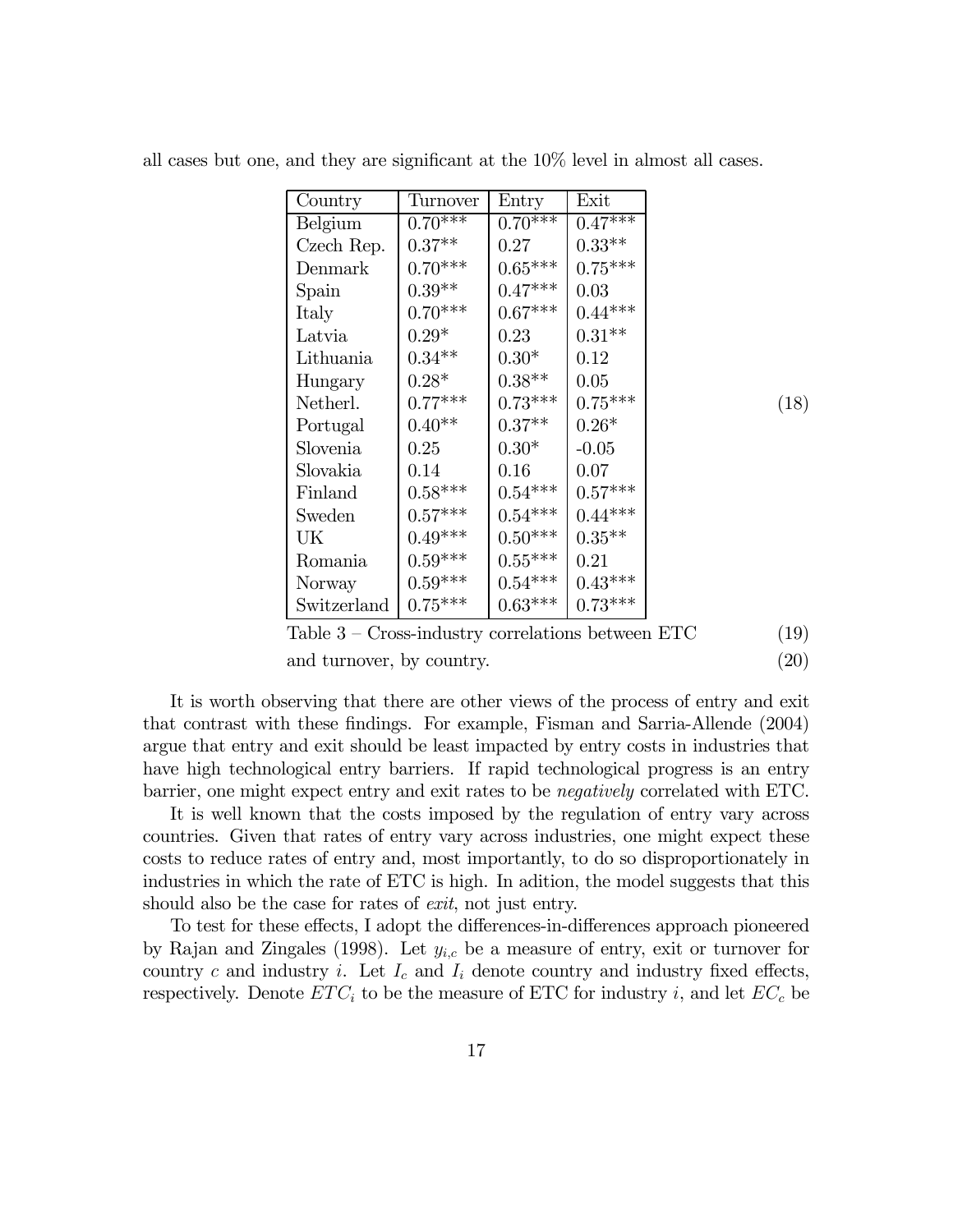a measure of entry costs for country c. Then, we run the following regression:

$$
y_{i,c} = \sum_{c} \alpha_c I_c + \sum_{i} \alpha_i I_i + \beta_{ETC} ETC_i \times EC_c + \varepsilon_{i,c}.
$$
 (21)

If entry costs reduce firm turnover, we might expect this to be the case primarily in industries in which turnover is common. If these are industries in which the rate of ETC is high, then we would expect the coefficient  $\beta$  on the interaction term between  $ETC_i$  and  $EC_c$  to be *negative* and significant. By controlling for industry and country fixed effects, this should be the case regardless of other country- or industry-specific factors that might affect rates of turnover.<sup>10</sup>

The presumption is that the rate of ETC (or the ranking) is an industry characteristic that persists across countries.  $ETC_i$  is measured by computing the qualityadjusted price series for different types of equipment, and creating an aggregate for each industry based on the weights of each good in the input-output tables. As a result, this assumption amounts to assuming similar input—output tables across countries, and similar rates of technical progress in different types of equipment. Given that the median rate of ETC is about 5% per year, it is unlikely that significant differences in ETC for the same industry across countries could be sustained for long in the absence of draconian import restrictions.

The results of the differences-in-differences regressions are also very strong. All the interaction coefficients are negative, as expected. Moreover, they are significant in 5 of 6 cases. Notably, ETC interacts with entry costs to generate differences in exit rates as well as rates of entry, which again is strongly suggestive of the notion that cross-industry differences in turnover are due to long run factors.

<sup>&</sup>lt;sup>10</sup>Fisman & Sarria-Allende (2004) also use a differences-in-differences approach to examine the effects of entry costs, but with several differences. First, turnover rates are used as independent variables, and the industry turnover rate in the US is interpreted as an index of "inherent" industry entry costs. Thus, their paper does not address the determinants of entry costs In addition, service sector data are not considered in that paper.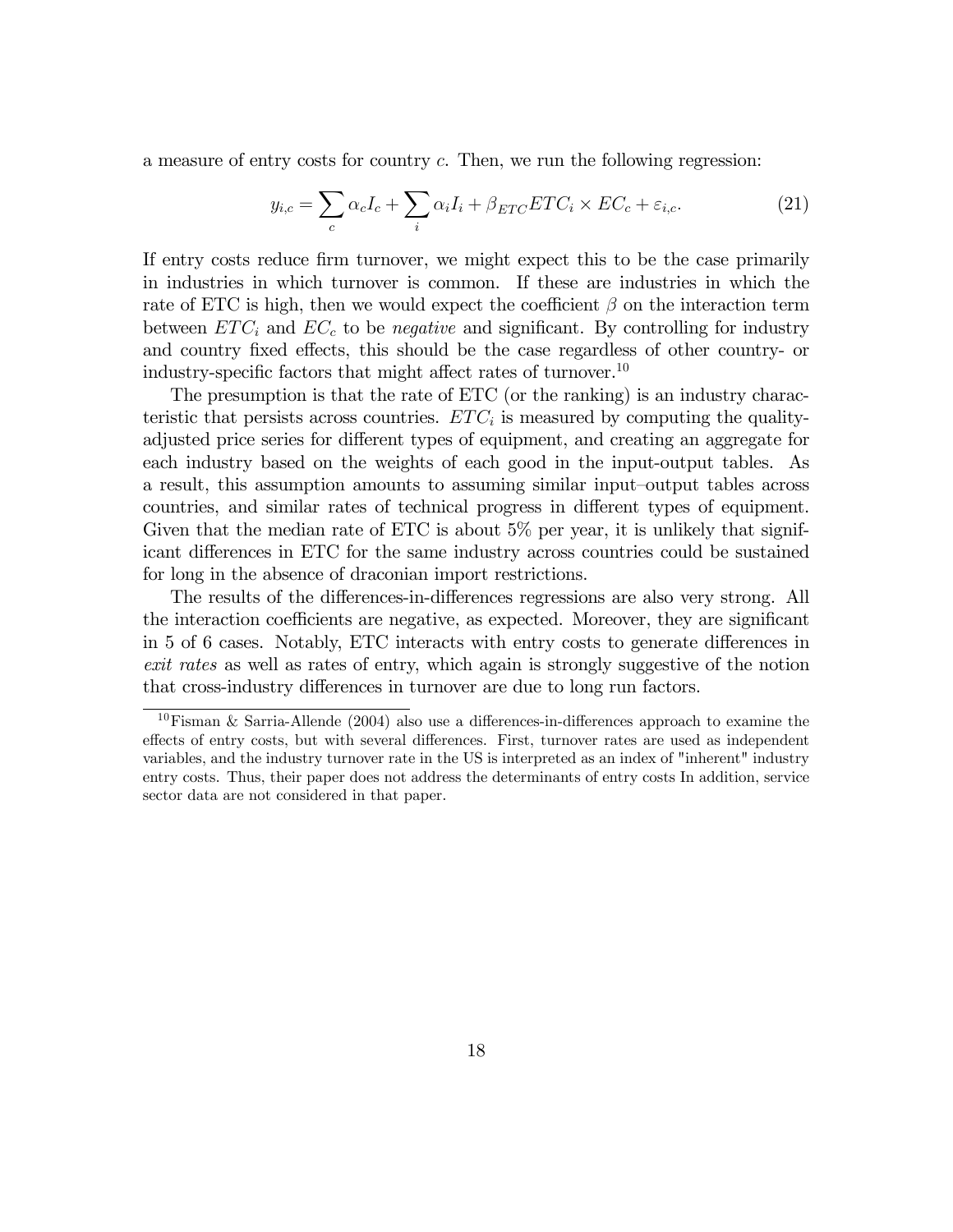|          | $ETC\times EC^{DEA}$ | $\overline{\text{ETC} \times EC^{WB}}$ | Obs | $\overline{R^2}$ |
|----------|----------------------|----------------------------------------|-----|------------------|
| Turnover | $-.56**$             |                                        | 719 | .63              |
|          | (0.038)              |                                        |     |                  |
|          |                      | $-.50^{\ast\ast}$                      | 719 | .63              |
|          |                      | (0.050)                                |     |                  |
| Entry    | $-.29*$              |                                        | 724 | .62              |
|          | (0.090)              |                                        |     |                  |
|          |                      | $-12$                                  | 724 | .62              |
|          |                      | (0.506)                                |     |                  |
| Exit     | $-.26*$              |                                        | 721 | .48              |
|          | (0.051)              |                                        |     |                  |
|          |                      | $-.39***$                              | 721 | .49              |
|          |                      | (0.001)                                |     |                  |

Table 4 — Effect on turnover of the interaction between ETC and institutional entry costs. ETC is measured over the period 1987-1997. Country and industry fixed effects are omitted.

I repeated these regressions with ETC measured over the entire postwar period. Results were strikingly similar, supporting the interpretation of the rate of ETC as being a long-term industry characteristic.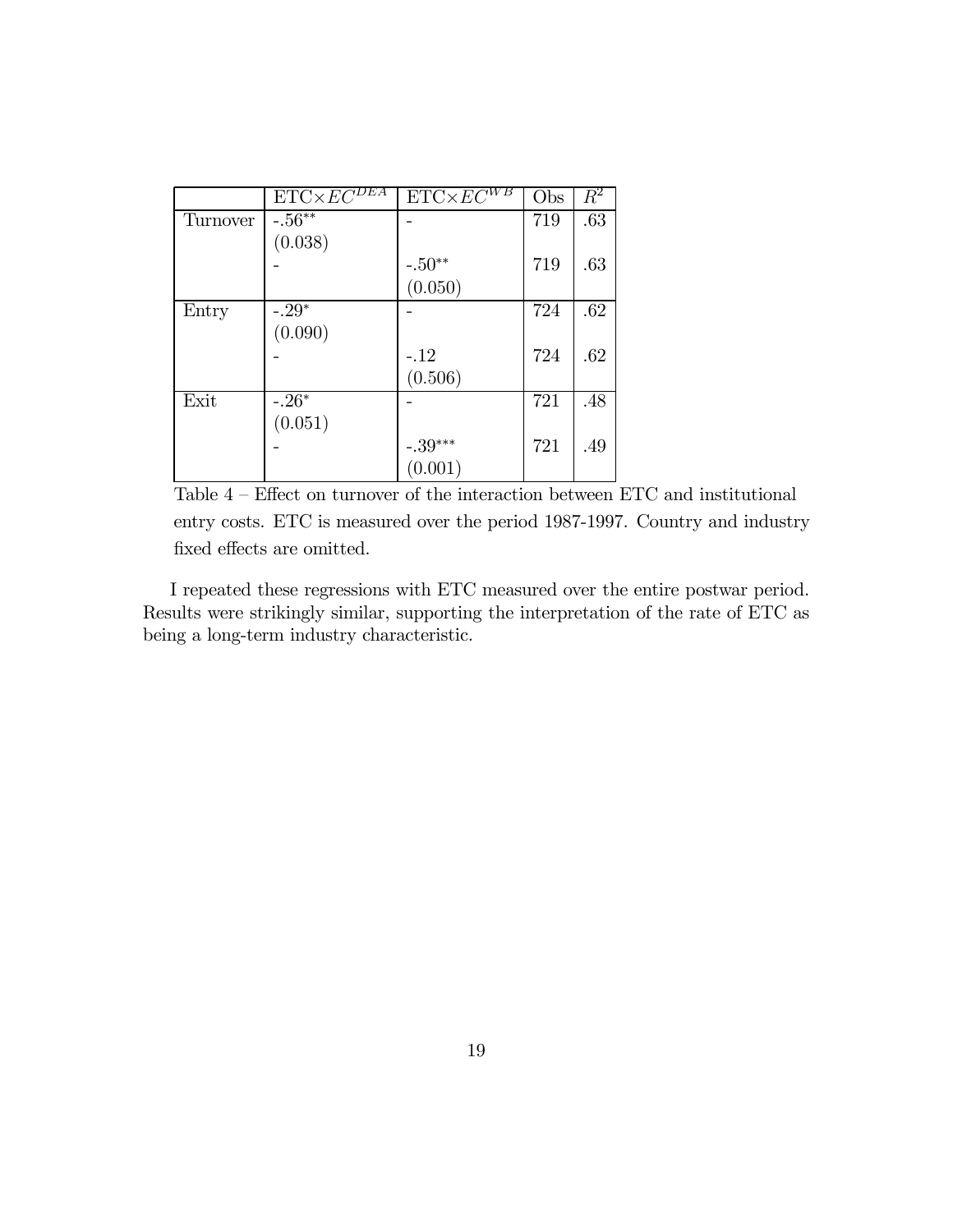|          | $ETC\times EC^{DEA}$ | $ETC\times EC^{WB}$   | Obs | $\overline{R^2}$ |
|----------|----------------------|-----------------------|-----|------------------|
| Turnover | $-.60**$             |                       | 719 | .63              |
|          | (0.023)              |                       |     |                  |
|          |                      | $-.46*$               | 719 | .63              |
|          |                      | (0.072)               |     |                  |
| Entry    | $-.33*$              |                       | 724 | .62              |
|          | (0.057)              |                       |     |                  |
|          |                      | $-.09$                | 724 | .62              |
|          |                      | (0.607)               |     |                  |
| Exit     | $-.27**$             |                       | 721 | .48              |
|          | (0.034)              |                       |     |                  |
|          |                      | $-.37^{\ast\ast\ast}$ | 721 | .49              |
|          |                      | (0.001)               |     |                  |

Table 5 — Effect on turnover of the interaction between ETC and institutional entry costs. ETC is measured over the period 1947-2000. Country and industry fixed effects are omitted.

Previous work on entry and exit has generally neglected service sector data. Hence it is of interest to see whether the results are primarily driven by the inclusion of service industries. To see this I repeated the exercise for service industries and non-service industries separately (non-services include manufacturing, extraction and construction). As can be seen below, the results are essentially the same regardless of the broad subset of industries concerned.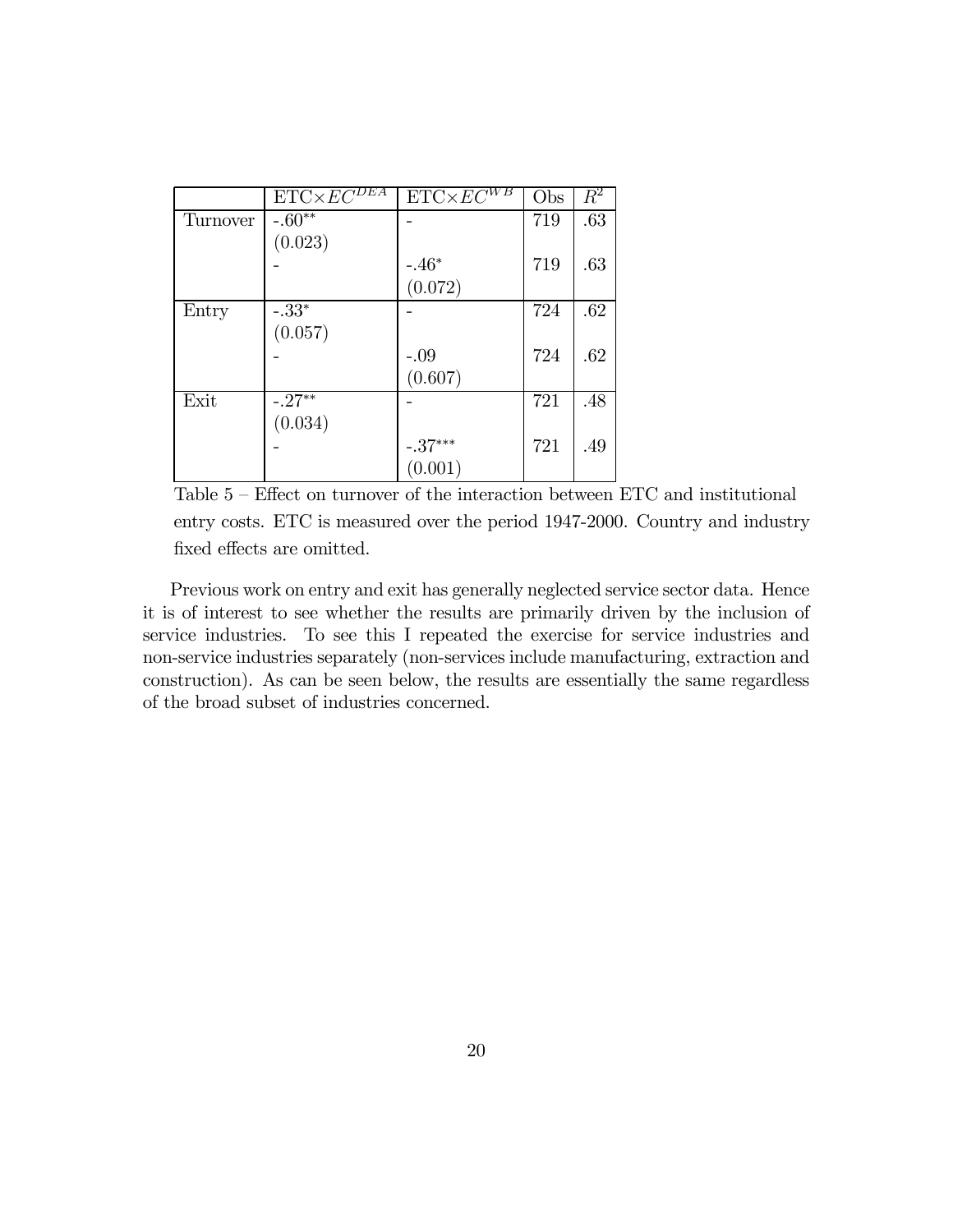|          | $ETC\times \overline{EC^{DEA}}$ | $\text{ET}\overline{\text{C} \times EC^{WB}}$ | Obs | $\overline{R^2}$ |
|----------|---------------------------------|-----------------------------------------------|-----|------------------|
| Turnover | $-.76**$                        |                                               | 328 | .56              |
|          | (0.026)                         |                                               |     |                  |
|          |                                 | $-.77**$                                      | 328 | .56              |
|          |                                 | (0.047)                                       |     |                  |
| Entry    | $-.65**$                        |                                               | 332 | .57              |
|          | (0.027)                         |                                               |     |                  |
|          |                                 | $-.44$                                        | 332 | .57              |
|          |                                 | (0.117)                                       |     |                  |
| Exit     | $-29$                           |                                               | 329 | .58              |
|          | (0.178)                         |                                               |     |                  |
|          |                                 | $-.32*$                                       | 329 | .58              |
|          |                                 | (0.083)                                       |     |                  |

Table 6 — Effect on turnover of the interaction between ETC and institutional entry costs: non-service industries only. ETC is measured over the period 1987-1997. Country and industry fixed effects are omitted.

|          | $ETC\times EC^{\overline{DEA}}$ | $ETC \times EC^{WB}$ | Obs | $\overline{R^2}$ |
|----------|---------------------------------|----------------------|-----|------------------|
| Turnover | $-.78**$                        |                      | 391 | .56              |
|          | (0.026)                         |                      |     |                  |
|          |                                 | $-.72**$             | 391 | .56              |
|          |                                 | (0.029)              |     |                  |
| Entry    | $-.41*$                         |                      | 392 | .58              |
|          | (0.074)                         |                      |     |                  |
|          |                                 | $-29$                | 392 | .58              |
|          |                                 | (0.201)              |     |                  |
| Exit     | $-.39**$                        |                      | 392 | .44              |
|          | (0.016)                         |                      |     |                  |
|          |                                 | $-.46***$            | 392 | .44              |
|          |                                 | (0.001)              |     |                  |

Table 7 — Effect on turnover of the interaction between ETC and institutional entry costs: service industries only. ETC is measured over the period 1987-1997. Country and industry fixed effects are omitted.

A potential concern in this context is policy endogeneity. For example, it could be that entry costs vary across countries in a way that depends systematically upon rates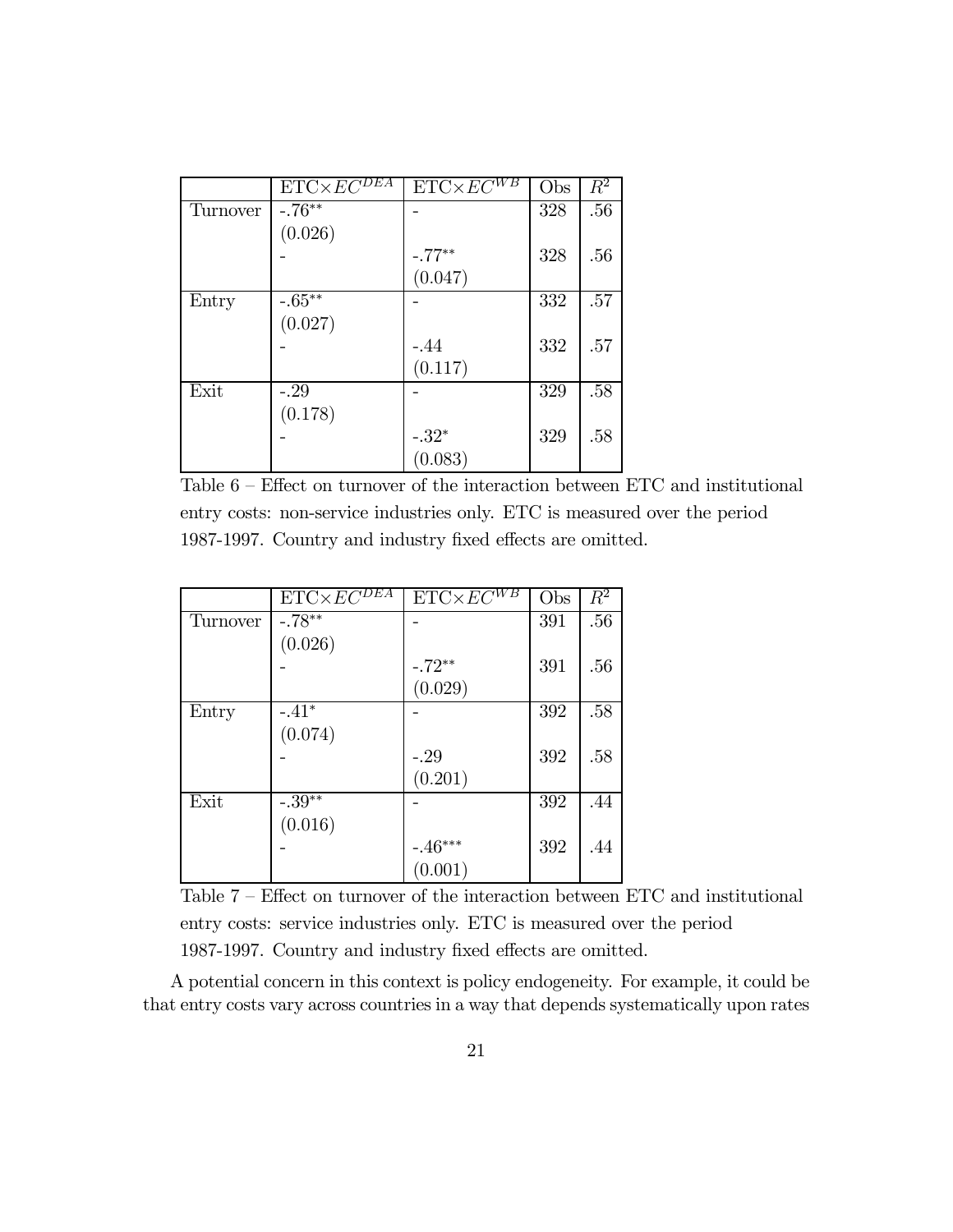of entry and exit in those countries. If for some reason firm turnover is suppressed in industries with high rates of ETC, incumbents may adopt higher entry costs to discourage competition. To assess this possibility, I instrument for entry costs using legal origin — see La Porta et al (1998). The results for the instrumental variables regression are even stronger: now all interaction terms are statistically significant, and their magnitude increases.

|                 | $ETC\times \overline{EC^{DEA}}$ | $ETC \times EC^{WB}$ | Obs | $R^2$ |
|-----------------|---------------------------------|----------------------|-----|-------|
| <b>Turnover</b> | $-.75**$                        |                      | 719 | .63   |
|                 | (0.017)                         |                      |     |       |
|                 |                                 | $-.50^{\ast\ast}$    | 719 | .63   |
|                 |                                 | (0.050)              |     |       |
| Entry           | $-.35*$                         |                      | 724 | .62   |
|                 | (0.061)                         |                      |     |       |
|                 |                                 | $-.56*$              | 724 | .61   |
|                 |                                 | (0.074)              |     |       |
| Exit            | $-.38**$                        |                      | 721 | .48   |
|                 | (0.032)                         |                      |     |       |
|                 |                                 | $-0.66^{\ast\ast}$   | 721 | .48   |
|                 |                                 | (0.027)              |     |       |

Table 8 — Effect on turnover of the interaction between ETC and institutional entry costs. Entry costs are instrumented using legal origin variables, obtained from the CIA World Factbook. ETC is measured over the period 1987-1997. Country and industry fixed effects are omitted.

ETC and EC are normalized by their means and standard errors. Hence, the coefficients can be interpreted as follows. According to the DEA measure of entry costs, Sweden is at the 25th percentile and Italy is at the 75th percentile. On the other hand, in terms of ETC, the 25th percentile is occupied by Transportation Equipment, whereas the 75th percentile is occupied by Retail Trade. In the median country, if entry costs were to drop from the level of Italy to the level of Sweden, the annual rate of turnover would converge between transportation equipment and retail trade by 0.17%, according to the instrumental variables regression.

The difference in annual turnover between the 25th and 75th percentiles is 2.9%. Thus, the interaction between entry costs and ETC is of roughly an order of magnitude below that of cross-industry variation in rates of entry and exit. This suggests that the ranking of industries according to turnover should not differ significantly across countries in spite of the differential effects of entry costs. Indeed, of the 153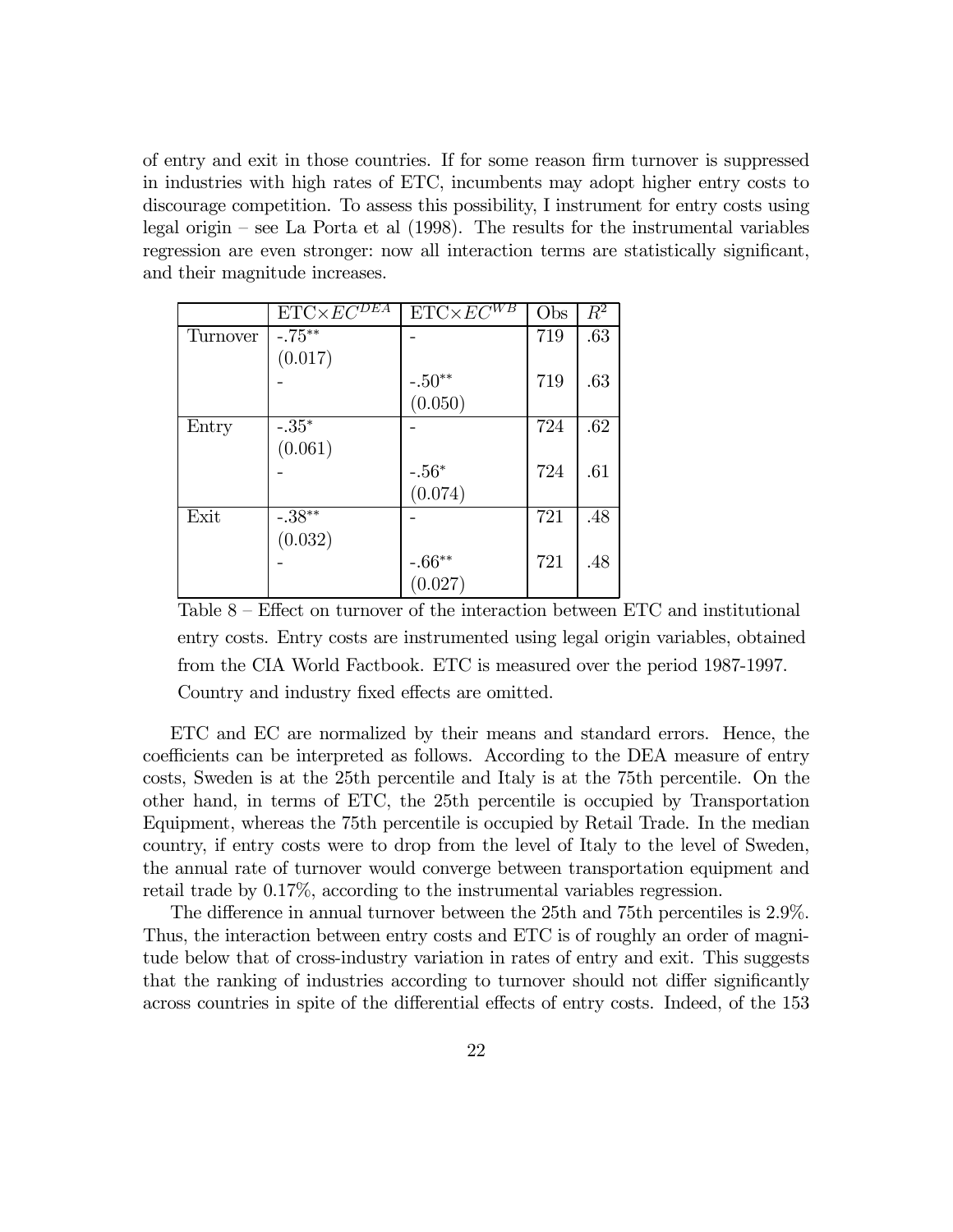possible country pairs, 82% of the correlations in rates of turnover are significant at the 10% level, 76% at the 5% level and 63% at the 1% level. Again, this is consistent with the premise that there are systematic differences in entry and exit rates across industries that have fundamental technological determinants.

### 6 Discussion

#### 6.1 Other indicators of technical progress

The model prediction that turnover and ETC should be related is supported by the data. However, one may ask whether ETC might proxy for some other form of technological progress. In addition, the model has two predictions. One is that any form of technological progress that is embodied — even if it is not embodied in capital per-se — should be related to higher rates of turnover through a similar mechanism. The second is that DTC should not be related to entry and exit, except through mechanisms that are absent from the model.

The first prediction can be addressed as follows. Ilyina and Samaniego (2007) find that industries vary systematically in terms of R&D intensity, and that these differences are stable over the period 1970-2000. The knowledge generated by R&D should be embodied either in new products or in new processes at the innovating firm, which may be costly to adjust. If so, the model would suggest that R&D intensity should be positively related to entry and exit. To examine this, I constructed a measure of R&D intensity. Following Ilyina and Samaniego (2007), I used reported R&D expenditures divided by capital expenditures, as reported in Compustat, measured over the 1990s. The industry value is the value for the median firm in the sample. $11$ 

The second prediction is more difficult to address. Total factor productivity (TFP) is often interpreted as a measure of DTC, and one possibility would be to examine the relationship between TFP and turnover. I use the TFP measures of Jorgensen et al  $(2006).^{12}$ 

Nonetheless, such an exercise should be interpreted with caution for several reasons. First, it is not clear whether TFP is a "pure measure" of DTC. For example, an extensive literature relates cross-industry differences in TFP to R&D activity. In this

<sup>11</sup>Results were similar using R&D intensity measured over the 1980s, or using R&D intensity as measured by reported R&D spending divided by sales.

 $12$ Due to data availability, for this exercise I drop Rental Services and Other Services, and impute Waste disposal using the Jorgensen et al (2006) TFP values for Trucking and Warehousing, due to the composition of the industry: excluding it does not affect the results.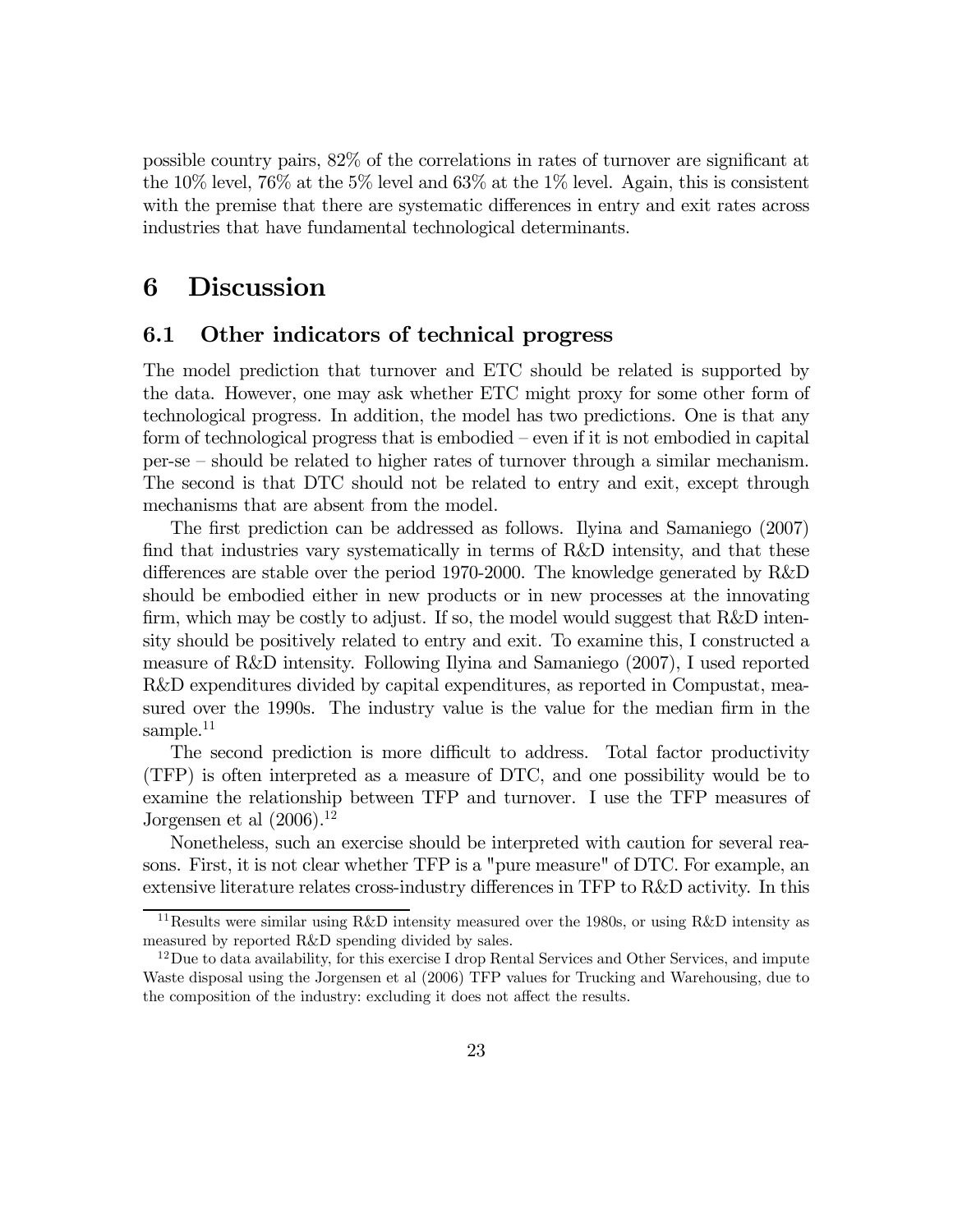case, TFP would be positively related to turnover, just as ETC. In addition, Greenwood et al (1997) among others observe that if the prices used to compute TFP measures are not adjusted for input quality then the TFP measures may include, among other things, capital-ETC. In this case, again, TFP and ETC should behave similarly in regressions, and should be positively correlated amongst themselves.

Another potential difficulty with this exercise is the suggestion by Geroski (1989), among others, that technical progress that may be reflected in TFP may be an outcome generated by high rates of entry and exit in an industry. However, so long as TFP is measured in years prior to the rates of entry and exit, reverse causality should be correspondigly less of a concern. In addition, there is a sense in the productivity literature that TFP growth rates over the long term are primarily driven by the nature of knowledge applicable to each sector — see Ngai and Samaniego (2007) for a survey. In any case, under this hypothesis TFP (and possibly R&D) should behave much as ETC and possibly be collinear.

Finally, there are reasons to expect a negative relationship between TFP and turnover. Fisman and Sarria-Allende (2004) argue that entry and exit should be least impacted by entry costs in industries that have high entry barriers. If rapid technological progress may function as an entry barrier (see Geroski (1995)), one might expect entry and exit rates to be negatively correlated with TFP growth, and to interact *positively* with entry costs in equation (21), although this argument would presumably apply to ETC also. Another possibility relates to a phenomenon from which the model abstracts: structural change. Ngai and Pissarides (2007) show that if industries producing imperfect substitutes differ persistently in terms of TFP growth rates, then sectors with high rates of TFP growth should gradually shrink. In a model with entry and exit, this should show up as a comparatively low rate of entry, a high rate of exit, or both. It is not clear in this case whether TFP would interact with entry costs in equation (21), however, unless entry costs are able to decelerate the process of structural change itself.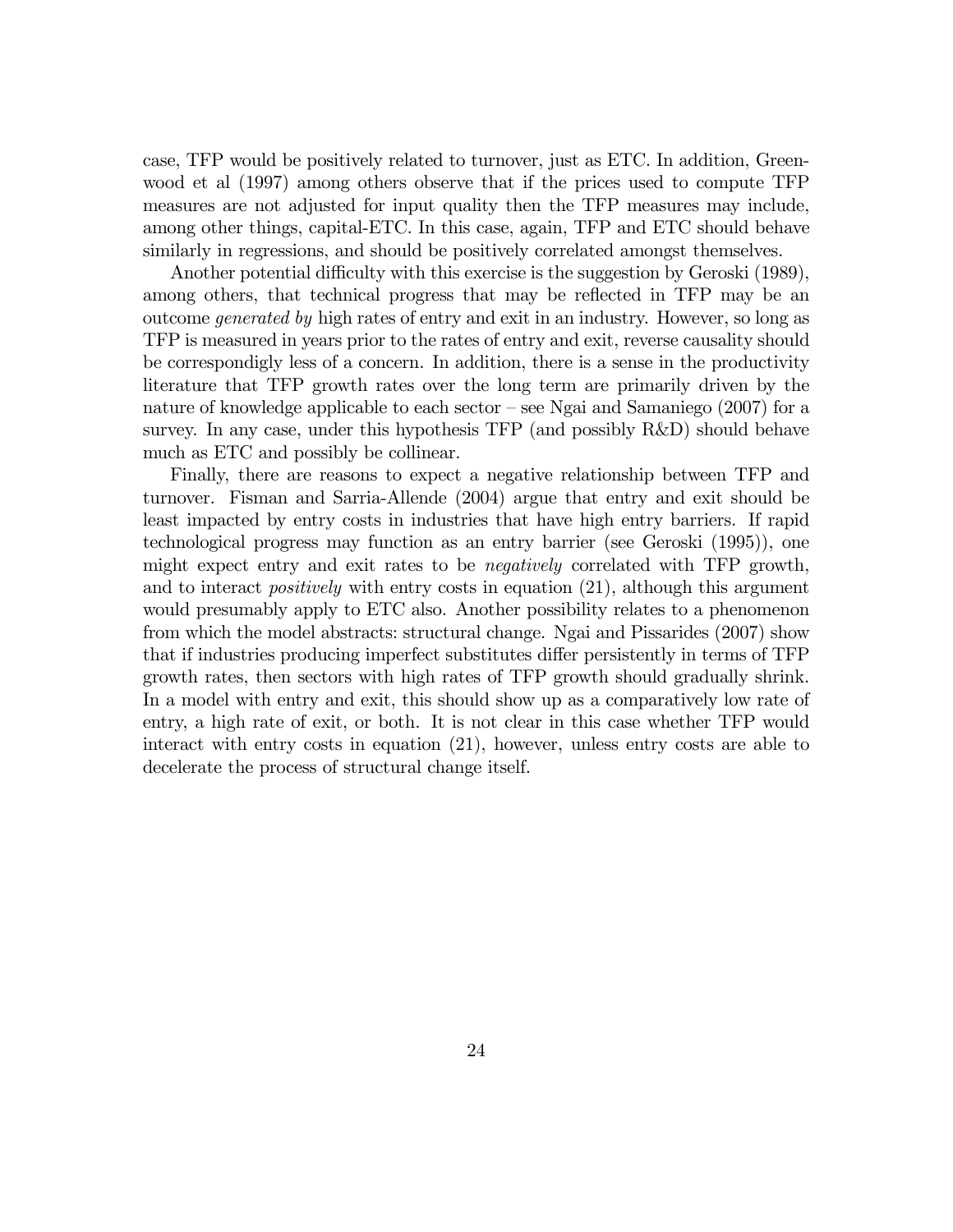|            | Hypothesis                 | Corr. with turnover    | Interaction with $EC$  |
|------------|----------------------------|------------------------|------------------------|
| <b>ETC</b> | Hastens exit (this paper)  | $^{+}$                 |                        |
|            | Barrier to entry           |                        | $\, +$                 |
|            | Reflects TFP, R&D          | $+$ or $-$ , collinear | $+$ or $-$ , collinear |
| <b>RND</b> | Hastens exit (this paper)  |                        |                        |
|            | Response to entry          | $+$ , ETC collinear    | -, ETC collinear       |
|            | Barrier to entry           |                        |                        |
|            | Reflects DTC               | <b>None</b>            | <b>None</b>            |
| <b>TFP</b> | Hastens exit (via R&D)     | $+$ , R&D collinear    | -, R&D collinear       |
|            | Hastens exit (not $R&D$ )  |                        |                        |
|            | Response to entry          | $+$ , ETC collinear    | -, ETC collinear       |
|            | Barrier to entry (via R&D) | -, RND collinear       | $+$ , RND collinear    |
|            | Barrier to entry (not R&D) |                        |                        |
|            | Structural change          |                        | $+$ or none            |
|            | Reflects DTC               | None                   | None                   |

Table 9 — Hypotheses for interpretation of the empirical results.

The correlation between ETC and TFP is negative  $(-18\%)$  and not statistically significant. The correlation between ETC and R&D is a neglible 5%. Thus, the ETC results do not appear to reflect a relationship with other forms of technical change as omitted variables. Second, it does not support the notion that a significant component of TFP (nor R&D) is a response to entry and exit, and thus that TFP and entry/exit are jointly determined. If it were, given that ETC is strongly related to turnover, one would expect a significant positive correlation between the alternative technological measures and ETC (as well as turnover). On the other hand, the correlation between TFP and R&D is  $42\%$  (0.005), suggesting that a portion of TFP does in fact reflect the output of research.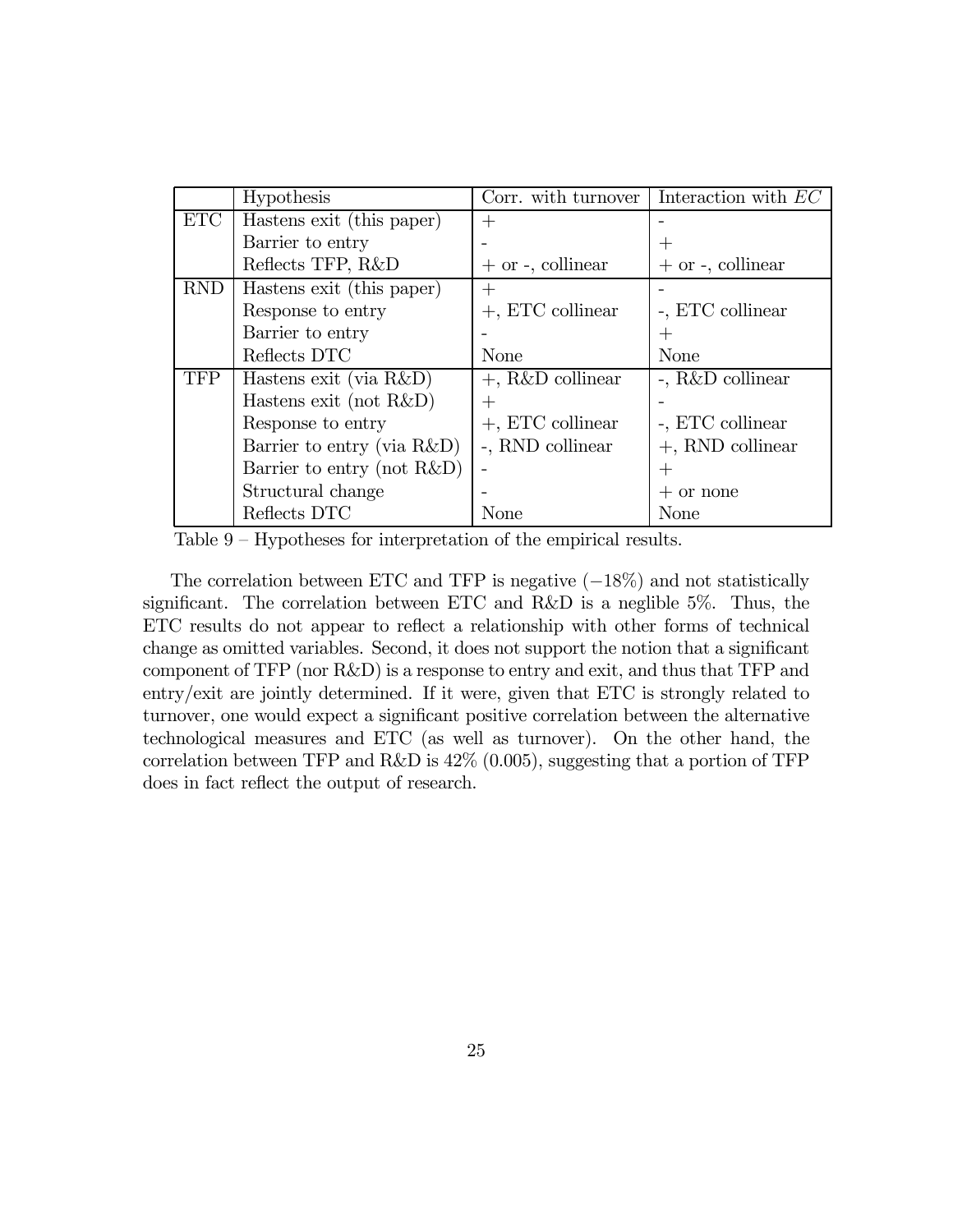|          | R&D     | <b>TFP</b>             | <b>ETC</b> | Obs | $\,R^2$ |
|----------|---------|------------------------|------------|-----|---------|
| Turnover | .06     | $-.26^{\overline{**}}$ | $0.62***$  | 39  | .51     |
|          | (0.653) | (0.049)                | (0.000)    |     |         |
| Entry    | .12     | $-31**$                | $0.56***$  | 39  | .49     |
|          | (0.362) | (0.019)                | (0.000)    |     |         |
| Exit     | $-.07$  | $-.09$                 | $0.60***$  | 39  | .38     |
|          | (0.627) | (0.557)                | (0.000)    |     |         |

Table 10 — Regressions between turnover measures and technological measures. P-values are in parentheses. In all tables, one, two and three asterisks represent significance at the  $10\%$ ,  $5\%$  and  $1\%$  levels respectively.

TFP is negatively correlated with total turnover and with entry. This is the opposite of what would be expected if TFP were in some way embodied, or if it were a response to pressure from entrants, although it is consistent with the notion of rapid technical progress as an exogenous barrier to entry. At the same time, it is interesting that TFP is not significantly correlated with exit, but only with entry, suggesting that TFP may not be related to *overall* turnover (entry and exit) as such. For example, another interpretation of this finding is that, if sectors with relatively high TFP growth rates shrink over time as suggested by Ngai and Pissarides (2007), at least part if this contraction occurs through decreases in entry rates, rather than via significant increases in exit rates.

It is likely that the R&D and TFP measures are noisy and, as a result, the differences-in-differences approach may be more informative. I now estimate

$$
y_{i,c} = \sum_{c} \alpha_c I_c + \sum_{i} \alpha_i I_i + \beta_{ETC} ETC_i \times EC_c
$$
  
+  $\beta_{TFP} TFP_i + \beta_{R\&D} R\&D_i \times EC_c + \varepsilon_{i,c}.$  (22)

Several new results emerge from Tables 11-13. First, the results concerning ETC are robust to the inclusion of other forms of technical change. Second, R&D appears to interact with entry costs in the same way as ETC, consistent with the notion that R&D represents a form of technical change that is ultimately embodied, although the coefficient is usually smaller and the level of significance often lower. Third, there is little support for a relationship between TFP and firm turnover. There is a positive interaction between TFP and entry costs in the entry equation, but this is sensitive to whether or not R&D is also included and thus appears to be due to collinearity.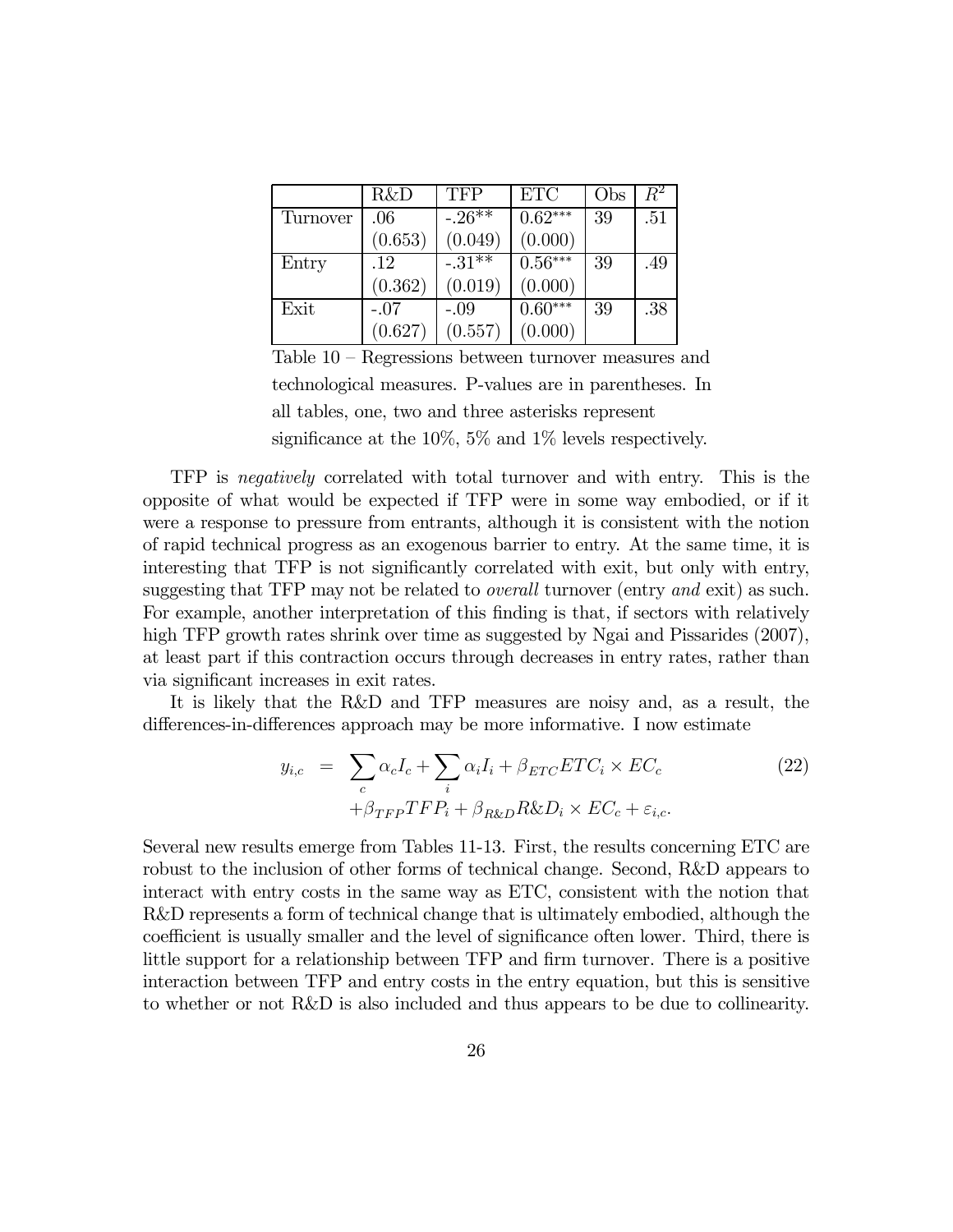While the sign of the interaction is consistent with the hypothesis of technical change as a barrier to entry, one would expect the coefficient on R&D to share this sign, whereas it does not. This suggests that TFP is not a determinant of differences in industry turnover, or that it is related to a process (such as structural change) that does not interact with entry costs. These findings should be regarded tentatively, as there are measurement and endogeneity concerns that may be difficult to overcome, but the results are reported in the hope of encouraging further research in the area.

| Entry cost | $EC^{DEA}$ |         |            | $EC^{WB}$ |                |            |     |                  |
|------------|------------|---------|------------|-----------|----------------|------------|-----|------------------|
| Variable   | <b>ETC</b> | R&D     | <b>TFP</b> | ETC       | <b>R&amp;D</b> | <b>TFP</b> | Obs | $\overline{R^2}$ |
| Turnover   | $-.57**$   | $-.37*$ | .21        |           |                |            | 683 | .63              |
|            | (.046)     | (.059)  | (.305)     |           |                |            |     |                  |
|            | $-.63**$   |         | .057       |           |                |            | 683 | .63              |
|            | (.028)     |         | (.749)     |           |                |            |     |                  |
|            | $-.62**$   | $-.29*$ |            |           |                |            | 683 | .63              |
|            | (.031)     | (.079)  |            |           |                |            |     |                  |
|            |            |         |            | $-.51*$   | $-.38**$       | .16        | 683 | .63              |
|            |            |         |            | (.067)    | (.021)         | (.354)     |     |                  |
|            |            |         |            | $-.56**$  |                | .00        | 683 | .63              |
|            |            |         |            | (.039)    |                | (.987)     |     |                  |
|            |            |         |            | $-.54*$   | $-.32**$       |            | 683 | .63              |
|            |            |         |            | (.051)    | (.026)         |            |     |                  |

Table 11 — Effect on turnover of ETC, TFP and R&D intensity, interacting with institutional entry costs. Country and industry fixed effects are omitted.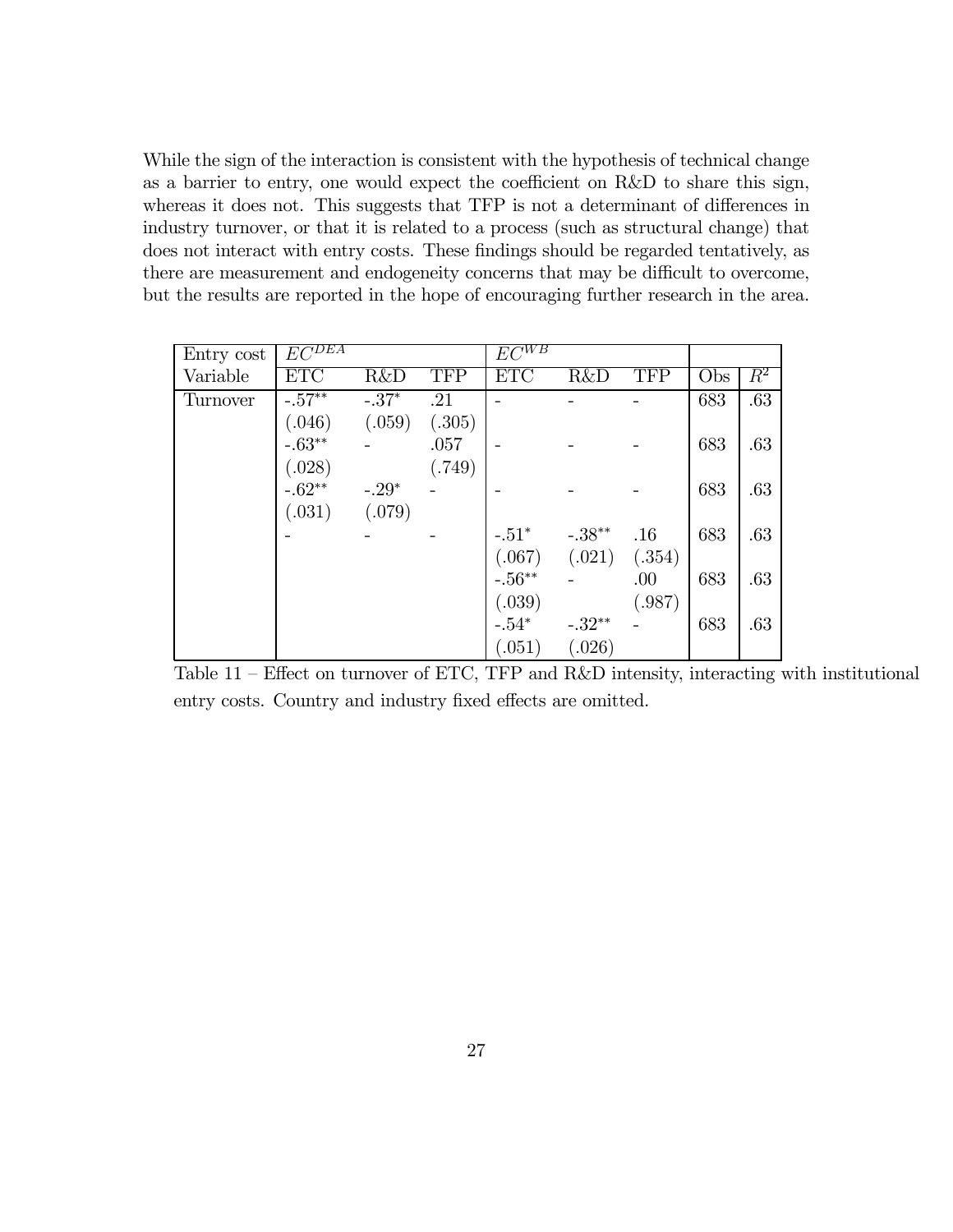| Entry cost | $E\overline{C^{DEA}}$ |                |            | $E\overline{C^{WB}}$ |           |            |                  |                  |
|------------|-----------------------|----------------|------------|----------------------|-----------|------------|------------------|------------------|
| Variable   | <b>ETC</b>            | <b>R&amp;D</b> | <b>TFP</b> | ETC                  | R&D       | <b>TFP</b> | $\overline{Obs}$ | $\overline{R^2}$ |
| Entry      | $-.27$                | $-.21*$        | $.23*$     |                      |           |            | 688              | .62              |
|            | (.151)                | (.092)         | (.084)     |                      |           |            |                  |                  |
|            | $-.30*$               |                | .14        |                      |           |            | 688              | .62              |
|            | (.096)                |                | (.237)     |                      |           |            |                  |                  |
|            | $-.32*$               | $-.13$         |            |                      |           |            | 688              | .62              |
|            | (.087)                | (.246)         |            |                      |           |            |                  |                  |
|            |                       |                |            | $-.10$               | $-.27***$ | $.18*$     | 688              | .62              |
|            |                       |                |            | (.601)               | (.008)    | (.092)     |                  |                  |
|            |                       |                |            | $-.14$               |           | .07        | 688              | .62              |
|            |                       |                |            | (.455)               |           | (.488)     |                  |                  |
|            |                       |                |            | $-.13$               | $-.20**$  |            | 688              | .62              |
|            |                       |                |            | (.480)               | (.033)    |            |                  |                  |

Table 12 — Effect on entry of ETC, TFP and R&D intensity, interacting with institutional entry costs. Country and industry fixed effects are omitted.

| Entry cost | $E\overline{C^{DEA}}$ |          |            | $E\overline{C^{WB}}$ |         |            |            |         |
|------------|-----------------------|----------|------------|----------------------|---------|------------|------------|---------|
| Variable   | <b>ETC</b>            | R&D      | <b>TFP</b> | <b>ETC</b>           | R&D     | <b>TFP</b> | <b>Obs</b> | $\,R^2$ |
| Exit       | $-.30**$              | $-.16*$  | $-.00$     |                      |         |            | 685        | .48     |
|            | (.044)                | (.088)   | (.971)     |                      |         |            |            |         |
|            | $-.32**$              |          | $-.07$     |                      |         |            | 685        | .48     |
|            | (.026)                |          | (.419)     |                      |         |            |            |         |
|            | $-.29**$              | $-.16**$ |            |                      |         |            | 685        | .48     |
|            | (.035)                | (.038)   |            |                      |         |            |            |         |
|            |                       |          |            | $-.41***$            | $-.11$  | $-.01$     | 685        | .49     |
|            |                       |          |            | (.001)               | (.160)  | (.890)     |            |         |
|            |                       |          |            | $-.43***$            |         | $-.06$     | 685        | .49     |
|            |                       |          |            | (.001)               |         | (.439)     |            |         |
|            |                       |          |            | $-.41***$            | $-.11*$ |            | 685        | .49     |
|            |                       |          |            | (.001)               | (.089)  |            |            |         |

Table 13 — Effect on exit of ETC, TFP and R&D intensity, interacting with institutional entry costs. Country and industry fixed effects are omitted.

### 6.2 Conclusion

This paper suggests that an important aspect of the firm lifecycle is the rate at which the firm's technology falls behind the industry frontier. To the extent that this varies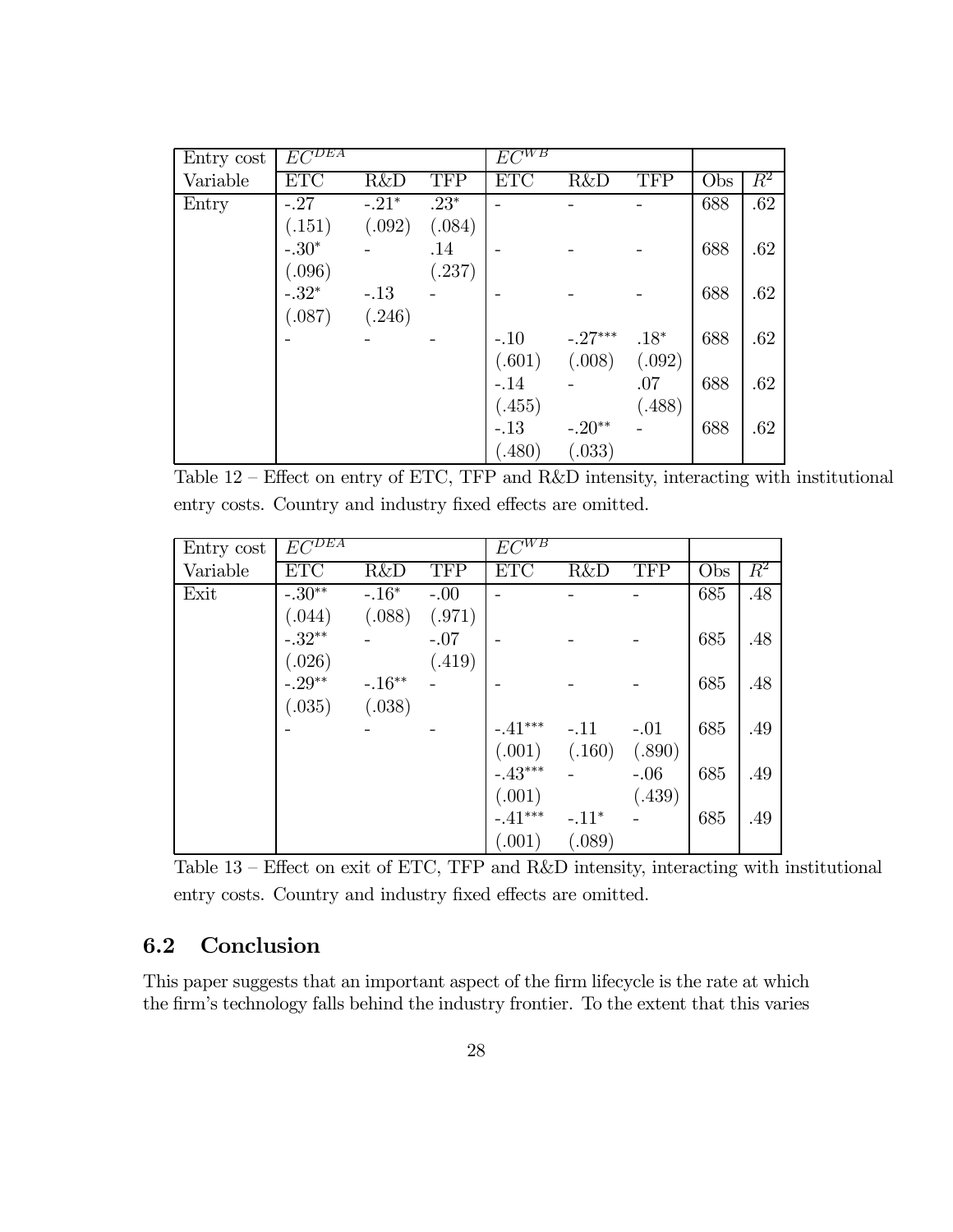systematically across industries, it should be reflected in cross-industry differences in entry and exit rates. I find evidence for this using the rate of productivity improvements in the capital used by the industry.

The determinants of entry and exit have in general remained somewhat of a puzzle. This paper shows that ETC may be an important factor, drawing a relationship between entry, exit and a factor that several authors have argued is central to the process of economic growth — see Greenwood et al (1997) and Cummins and Violante (2002). There is an extensive literature that studies the contribution of entry and exit to productivity change — see Bartelsman and Dunne (2000) for a survey. This paper addresses a complementary question: the effect that different forms of technological progress may have on entry and exit. By focusing on the distinction between embodied and disembodied technological progress, the paper harks back to a longstanding debate (Denison (1964), Hulten (1992)) regarding the correct view of how technological progress occurs, and whether it is of any quantitative significance. The results suggest that ETC is important for understanding cross-industry differences in lifecycle dynamics. Similarly, in a related model of the product lifecycle, Jovanovic and Tse (2006) argue that industries with a high rate of ETC may experience an earlier "shakeout."

The model does not consider the strategic response of incumbents to potential entry. This reflects the finding of Geroski (1995) that generally incumbents do not appear to respond to entry, and the results suggest that these channels are not necessary to make headway in understanding more about entry and exit. Nonetheless, it would be interesting to see how the rate of ETC might affect outcomes in an entry model with strategic behavior.

Although less tractable, it would be interesting to examine the role of ETC in other lifecycle models such as the Jovanovic (1982) model where entrants learn about their own aptitude over time. In this case, it is possible that ETC introduces an additional cost to waiting, something that could have welfare implications if there is some sense in which firms in industries with high rates of ETC exit "too early." In addition, Ngai and Pissarides (2007) find that industries with relatively high rates of technical progress may decline as a share of GDP. It would be interesting to explore the role that entry and exit might play in the process of structural change.

# 7 Bibliography

Audretsch, David B. "New-Firm Survival and the Technological Regime." Review of Economics and Statistics, Vol. 73, No. 3. (Aug., 1991), pp. 441-450.

Bartelsman, Eric J. and Doms, Mark. Understanding Productivity: Lessons from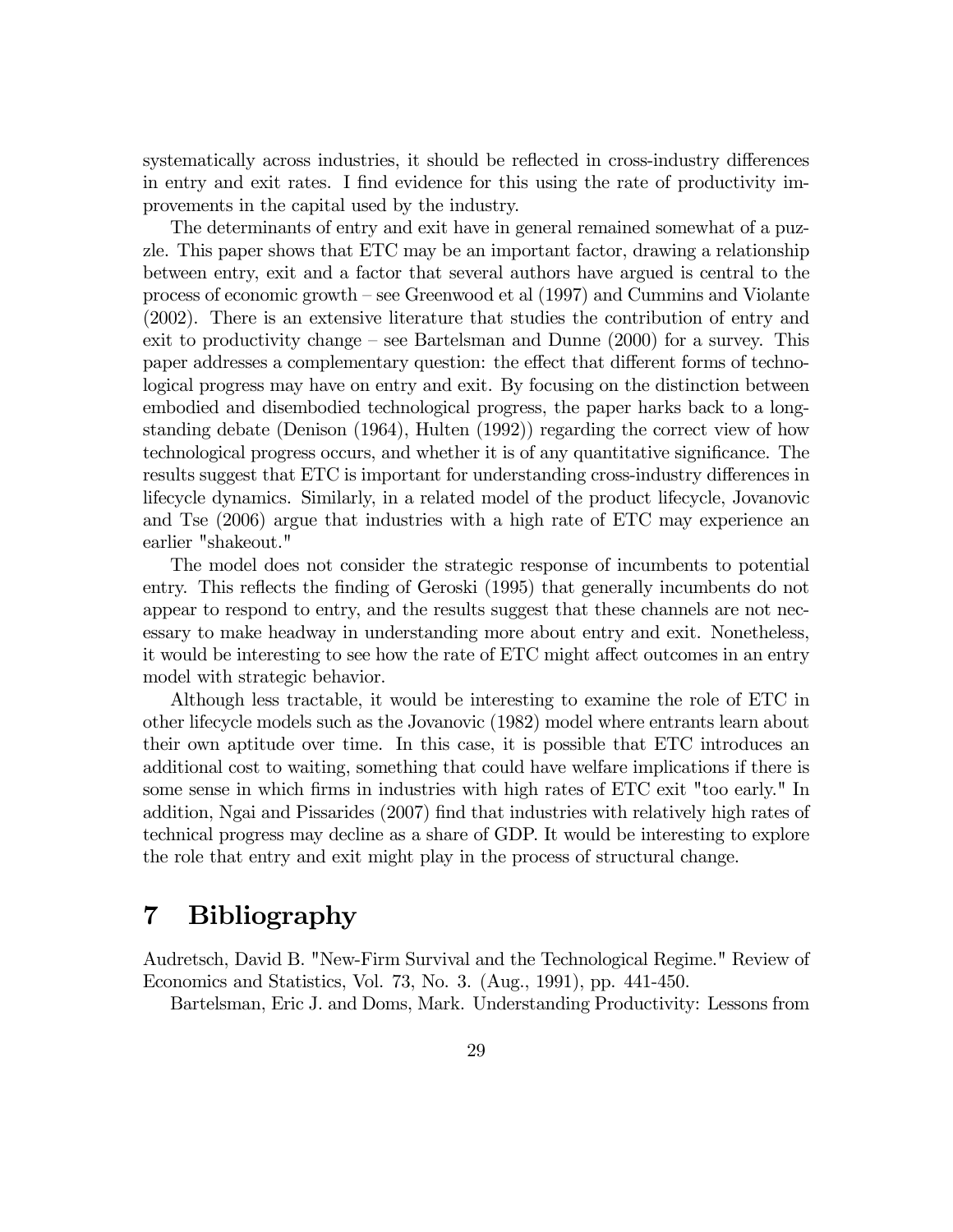Longitudinal Microdata. Journal of Economic Literature, Vol. 38, No. 3. (Sep., 2000), pp. 569-594.

Brandt, N. 2004. Business Dynamics in Europe. OECD Science, Technology and Industry Working Paper 2004/1.

Brynjolfsson, E., Hitt, L.M., Yang, S., 2002. Intangible Assets: Computers and Organizational Capital. Brookings Papers on Economic Activity, 137-181.

Campbell, J.R. 1998. Entry, Exit, Embodied Technology, and Business Cycles. Review of Economic Dynamics 1, 371-408.

Cummins, J.G. and Violante, G.L. 2002. Equipment-Embodied Technical Change in the US (1947-2000): Measurement and Macroeconomic Consequences. Review of Economic Dynamics 5, 243-284.

Denison, E.F. 1964. The Unimportance of the Embodied Question. American Economic Review 54, 90-93.

Djankov, S., La Porta, R., Lopez-de-Silanes, F., Shleifer, A. 2002. The Regulation of Entry. Quarterly Journal of Economics 117, 1-37.

Dunne, T., Roberts, M.J., Samuelson, L. Patterns of Firm Entry and Exit in U.S. Manufacturing Industries. RAND Journal of Economics. 19, No. 4 (Winter, 1988), pp. 495-515.

Dunne, T., Roberts, M.J., Samuelson, L. The Growth and Failure of U. S. Manufacturing Plants. Quarterly Journal of Economics Vol. 104, No. 4 (Nov., 1989), pp. 671-698.

Evans, David S, 1987. "Tests of Alternative Theories of Firm Growth," Journal of Political Economy, University of Chicago Press, vol. 95(4), pages 657-74, August.

Faria, Andre. Mergers and the Market for Organizational Capital. Forthcoming, Journal of Economic Theory 2007.

Fisman, R., and Sarria-Allende, V. 2004. Regulation of Entry and the Distortion of Industrial Organization. NBER Working Paper 10929.

Geroski, Paul A. Entry, Innovation and Productivity Growth. The Review of Economics and Statistics, Vol. 71, No. 4. (Nov., 1989), pp. 572-578.

Geroski, Paul A. What do we know about entry? International Journal of Industrial Economics, Vol. 13. (1995), 421-440.

Greenwood, J., Hercowitz, Z., Krusell, P. 1997. Long-run Implications of Investment-Specific Technological Change. American Economic Review 87, 342-362.

Hopenhayn, Hugo A. Entry, Exit, and firm Dynamics in Long Run Equilibrium. Econometrica, Vol. 60, No. 5 (Sep., 1992), pp. 1127-1150.

Hopenhayn, H.A. and Prescott, E.C. Stochastic Monotonicity and Stationary Distributions for Dynamic Economies. Econometrica, 1992, 60 (6), 1387-406.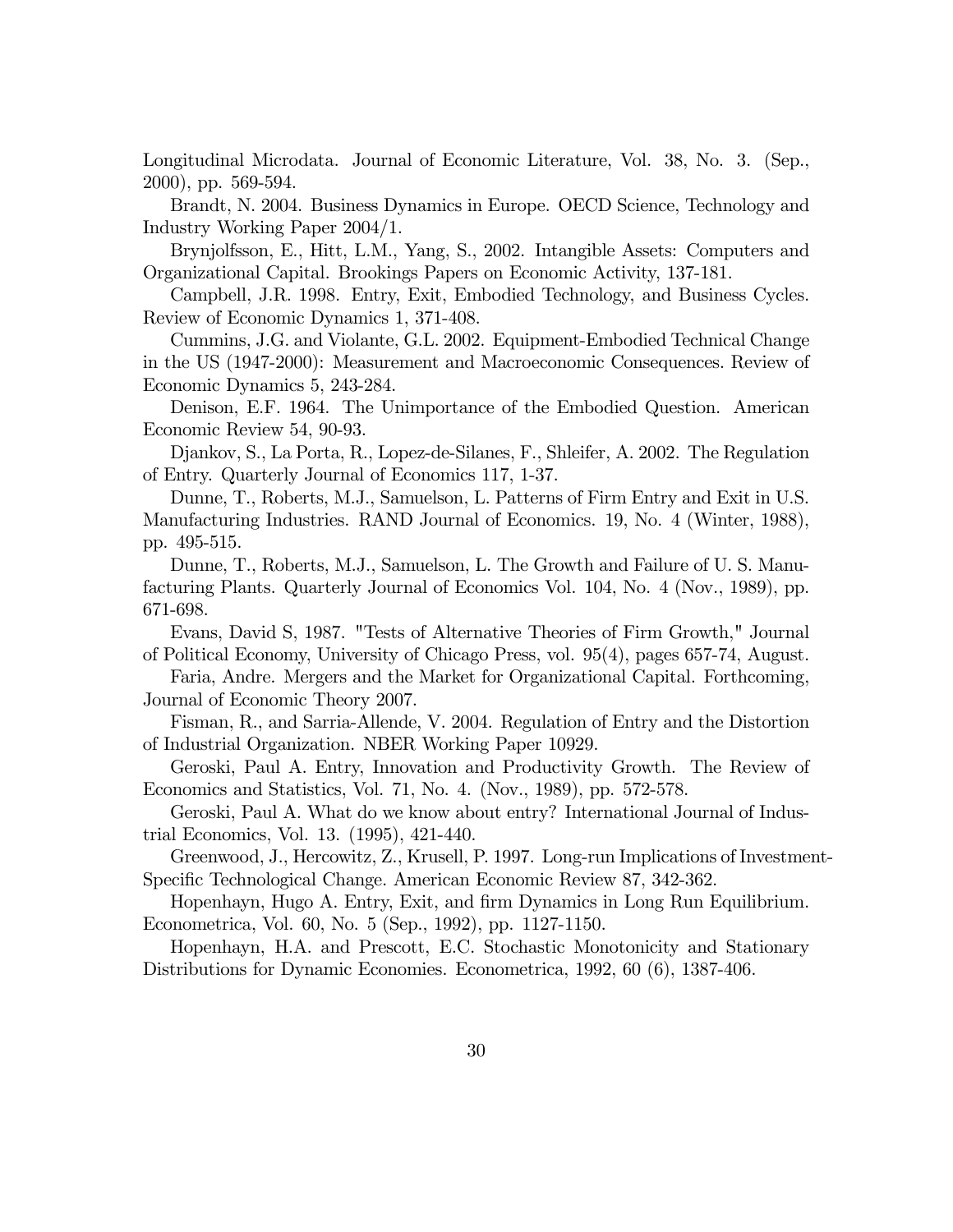Hulten, C.R. 1992. Growth Accounting when Technical Change is Embodied in Capital. American Economic Review 82, 964-980.

Jovanovic, Boyan, 1982. "Selection and the Evolution of Industry," Econometrica, Econometric Society, vol. 50(3), pages 649-70.

Jovanovic, Boyan & Nyarko, Yaw, 1996. "Learning by Doing and the Choice of Technology," Econometrica, vol. 64(6), pages 1299-1310, November.

Jovanovic, Boyan and Tse, Chung. Creative Destruction in Industries. 2006. NBER Working Paper No. W12520.

La Porta, R., Lopez-de-Silanes, F., Shleifer, A. and Vishny, R.W. 1998. "Law and Finance," Journal of Political Economy, 106(6), pages 1113-1155.

Milgrom, P., Roberts, J., 1990. The Economics of Modern Manufacturing: Technology, Strategy and Growth. American Economic Review 80, 511-528.

Ngai, L.R., Pissarides, C.A. 2007. Structural Change in a Multi-Sector Model of Growth. Forthcoming, American Economic Review.

Ngai, L.R., Samaniego, R.M. 2007. An R&D-based Model of Multi-sector Growth. Mimeo: London School of Economics.

Rajan, Raghuram G. and Zingales, Luigi. Financial Dependence and Growth. American Economic Review, Vol. 88, No. 3. (Jun., 1998), pp. 559-586.

Sakellaris, P. 2004. Patterns of Plant Adjustment. Journal of Monetary Economics 51, 425-450.

Stokey, N.L., Lucas, R.E., Prescott, E.C. 1989. Recursive methods in economic dynamics. Cambridge, Mass. and London: Harvard University Press.

World Bank. 2006. Doing Business in 2007: How to Reform. Washington: World Bank.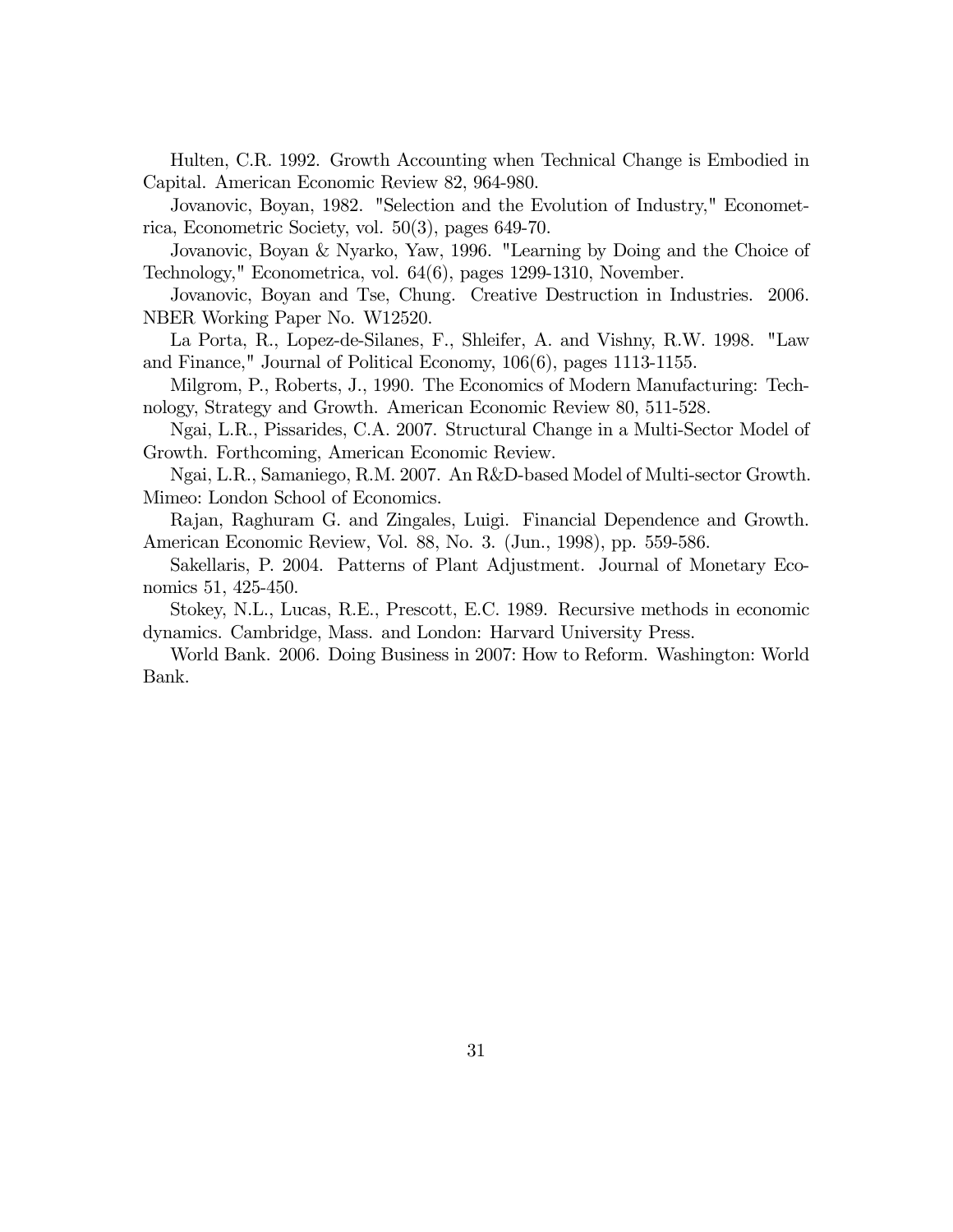# A Proofs

The proof of Proposition 1 is a consequence of the propositions and lemmata below. **Proof of Proposition 2.** The household's first order condition for investment implies that

$$
\frac{r_x^i}{r_{x'}^j} = \frac{x'}{x} \tag{23}
$$

This is because the return to capital must be equal and, since the cost of capital in terms of consumption is linear in  $x^{-1}$ , that means the return to a unit of capital must also be linear in  $x^{-1}$  for there to be investment (or disinvestment) in all types. Moreover it means that the interest rate depends only on the level of  $x$ , not on the industry. Thus, in particular,

$$
r_{ix} = \frac{\bar{x}_{it}}{x} r_{\bar{x}_{it}} \tag{24}
$$

or, for any technology  $\tau < t$ , from  $(23)$ ,

$$
r_x^i = r_0 e^{-g_{ia}\tau \Delta} \tag{25}
$$

so that capital is relatively more expensive to rent for plants with older technology. Note that  $\tau$  here is defined as the date at which the firm's technology was on the frontier, and we can rewrite the firm's problem in those terms instead of in terms of  $x.$ 

Proof of Lemmata 1, 2 and 3. Notice that production is a static decision. Thus

$$
\pi(z_t, x_t) = \max_{n_t, k_t} \{ A_{it} p_{it} z_t k_t^{\alpha_k} n_t^{\alpha_n} - r_{x,t} k_t - w_t n_t \}
$$
\n(26)

$$
n_t = \left(\frac{\alpha_n A_{it} p_{it} z_t k_t^{\alpha_k}}{w_t}\right)^{\frac{1}{1-\alpha_n}}
$$
\n(27)

so, plugging in this result yields

$$
\pi(z_t, x_t) = \max_{n_t, k_t} \left\{ C \left( p_{it} A_{it} z_t k_t^{\alpha_k} \right)^{\frac{1}{1 - \alpha_n}} - r_0 e^{-g_i \tau} k_t \right\}
$$
  
Let  $\alpha = \frac{\alpha_k}{1 - \alpha_n}$ ,  $C = \left( \frac{\alpha_n^{\frac{\alpha_n}{1 - \alpha_n}} - \alpha_n^{\frac{1}{1 - \alpha_n}}}{w_t^{\frac{\alpha_n}{1 - \alpha_n}}} \right)$ . Then,  

$$
k_t = \left( \frac{\alpha C \left( p_{it} A_{it} z_t \right)^{\frac{1}{1 - \alpha_n}}}{r_{x,t}} \right)^{\frac{1}{1 - \alpha}}
$$
(28)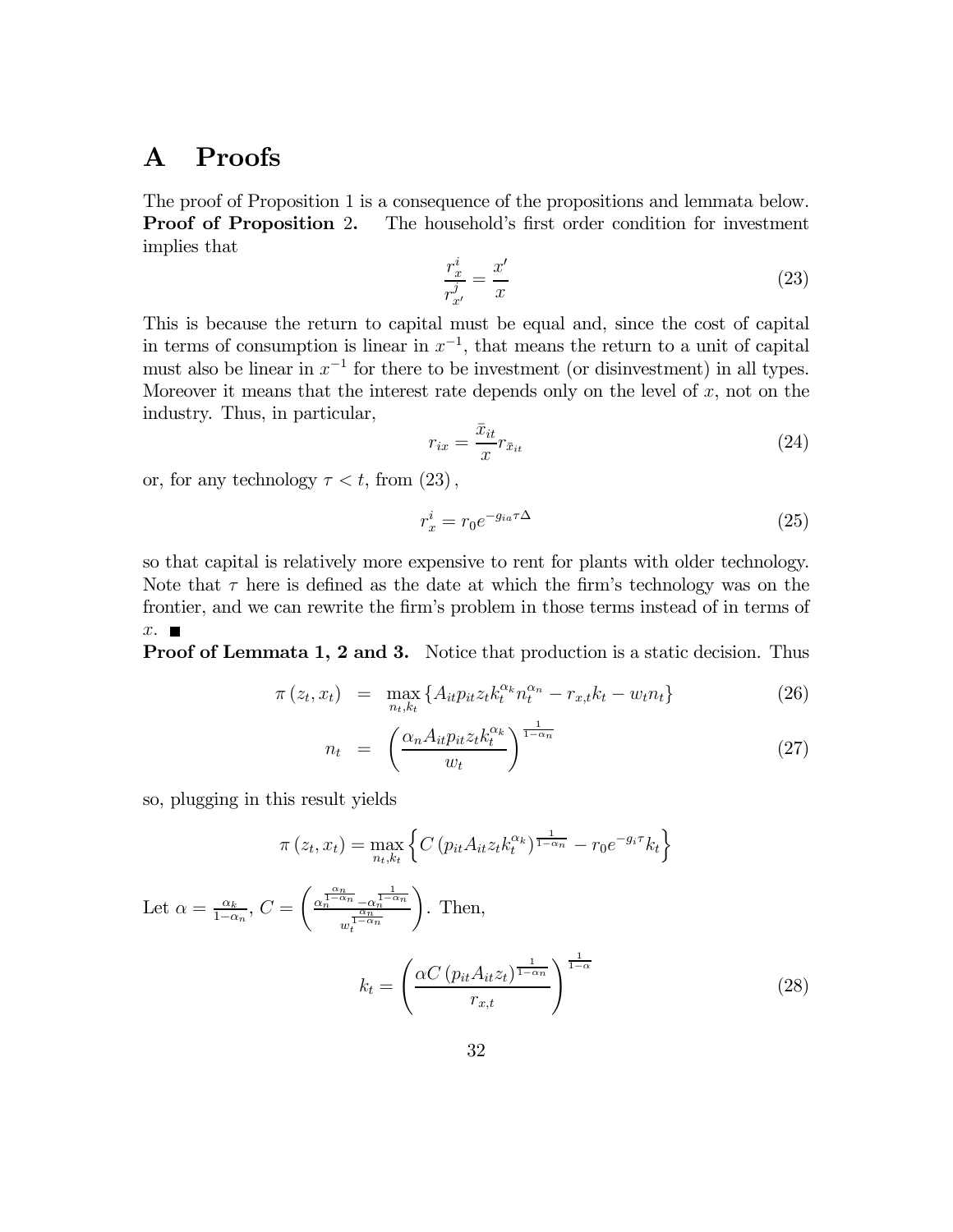Plugging this back in yields

$$
\pi(z_t, x_t) = (p_{it} A_{it} z_t)^{\frac{1}{1 - \alpha_n - \alpha_k}} \frac{C^{\frac{1}{1 - \alpha}}}{r_{x,t}^{\frac{\alpha_k}{1 - \alpha_n - \alpha_k}}} \left[ \alpha^{\frac{\alpha_k}{1 - \alpha_n - \alpha_k}} - \alpha^{\frac{1 - \alpha_n}{1 - \alpha_n - \alpha_k}} \right]
$$
(29)

Now, given that  $r_x^i = r_0 e^{-g_i \tau}$ , this becomes

$$
\pi(z_t, x_t) = (p_{it} A_{it} z_t)^{\frac{1}{1-\alpha_n-\alpha_k}} \frac{C^{\frac{1}{1-\alpha}}}{(r_0 e^{-g_i \tau})^{\frac{\alpha_k}{1-\alpha_n-\alpha_k}}} \left[\alpha^{\frac{\alpha_k}{1-\alpha_n-\alpha_k}} - \alpha^{\frac{1-\alpha_n}{1-\alpha_n-\alpha_k}}\right] \tag{30}
$$

Suppose labor is the numeraire. Then the value of an entrant must be constant over time, so that, if  $\Delta \phi_i$  is the growth rate of  $p_{it}$  then

$$
\phi_i = -g_i \alpha_k - \sigma_i, p_{it} = p_{i0} e^{-\Delta(\alpha_k g_i + \sigma_i)t}
$$
\n(31)

Then, if 
$$
B_i = C^{\frac{1}{1-\alpha}} \left[ \alpha^{\frac{\alpha_k}{1-\alpha_n-\alpha_k}} - \alpha^{\frac{1-\alpha_n}{1-\alpha_n-\alpha_k}} \right] (p_{i0}A_{i0})^{\frac{1}{1-\alpha_n-\alpha_k}} r_0^{\frac{-\alpha_k}{1-\alpha_n-\alpha_k}},
$$
  

$$
\pi (z_t, \tau, t) = B_i z_t^{\frac{1}{1-\alpha_n-\alpha_k}} (e^{-\alpha_k g_i(t-\tau)})^{\frac{1}{1-\alpha_n-\alpha_k}}
$$
(32)

Let  $a = t - \tau$  be the age of the firm's technology (with respect to the frontier). Then,

$$
\pi(z_t, a) = B_i z_t^{\frac{1}{1 - \alpha_n - \alpha_k}} e^{-\frac{\alpha_k g_i}{1 - \alpha_n - \alpha_k} a}
$$
\n(33)

or, setting  $\gamma_i = \frac{\alpha_k g_i}{1 - \alpha_n - \alpha_k}$ ,

$$
\pi(z_t, a) = B_i s_t e^{-\gamma_i a} \tag{34}
$$

Thus, here, firm profits depend only on z and on the distance from the industry frontier. With this under our belts, we can write the firm's problem recursively and divide through by  $B_i$  to obtain

$$
V^{i}(a,s) = e^{\Delta(r+\eta+\lambda)a} \max_{T} \left\{ \sum_{t=a}^{T} e^{-\Delta(r+\eta+\lambda)t} \left[ s e^{-\gamma_{i}t} + \left( 1 - e^{-\Delta\eta} \right) E\left[ V\left( t, s' \right) \right] \right] dt \right\}
$$

$$
e^{\Delta(r+\eta+\lambda)a} e^{-\Delta(r+\eta+\lambda)T} E_{s} \max \left[ E_{s} V^{i}\left( 0 \right) \left( 1 - E \right), V^{i}\left( 0, s \right) \right] \right\}.
$$
 (35)

which does not depend on the date, only on industry parameters.  $\blacksquare$ **Proof of Proposition 3.** Corollary of Lemma 3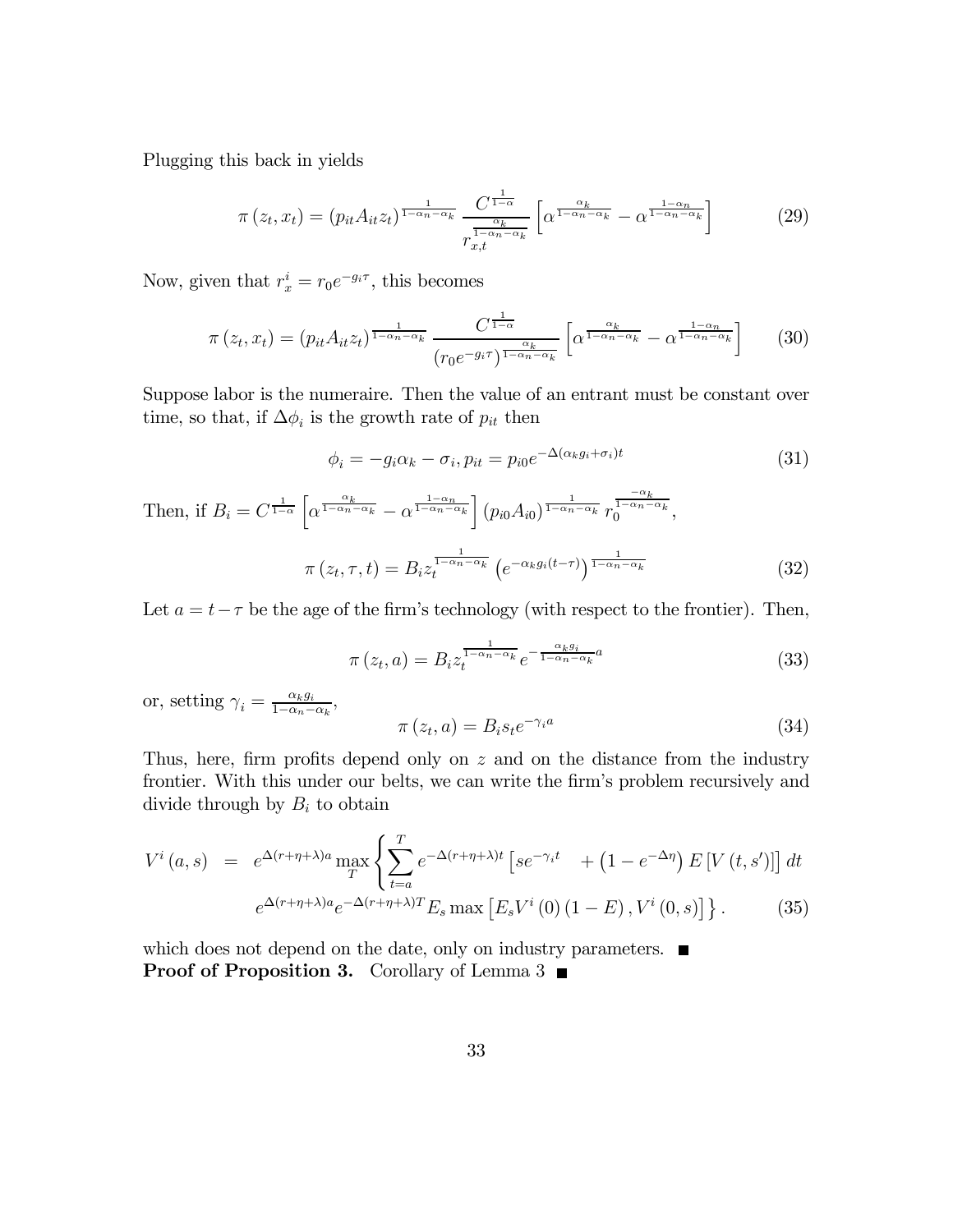**Proof of Proposition 1.** First consider the measure over firms at date t. It follows the transition equation

$$
\mu_{t+\Delta}^{i}(S,T) = \int_{(s,t-\Delta)\in(S,T)} e^{-\lambda\Delta} \varepsilon_{i}\psi(s) dt \qquad (36)
$$
  
+ 
$$
\int_{(s,t-\Delta)\in(S,T)} e^{-\lambda\Delta} e^{-\eta\Delta} (1 - \Upsilon(s,t)) (1 - X(s,t)) d\mu_{t}^{i}(s,t)
$$
  
+ 
$$
\int_{s} \int_{(s',t-\Delta)\in(S,T)} e^{-\lambda\Delta} (1 - e^{-\eta\Delta})
$$
  
× 
$$
(1 - \Upsilon(s',t)) (1 - X(s',t)) f(s'|s) d\mu_{t}^{i}(s,t)
$$
  
+ 
$$
I(0 \in T) \int_{s \in S} e^{-\lambda\Delta} e^{-\eta\Delta} \Upsilon(s,t) (1 - X(s,t)) d\mu_{t}^{i}(s,t)
$$
  
+ 
$$
I(0 \in T) \int_{s} \int_{(s',t-\Delta)\in(S,T)} e^{-\lambda\Delta} (1 - e^{-\eta\Delta})
$$
  
× 
$$
\Upsilon(s',t) (1 - X(s',t)) f(s'|s) d\mu_{t}^{i}(s,t)
$$

where S is a borel subset of the type space over z (redefined in terms of s) and T is a subset of ages. Abusing notation somewhat, f and  $\psi$  are now redefined with respect to  $s$  rather than  $z$ .

This satisfies the requirements of Theorems 1 and 2 from Hopenhayn and Prescott (1992), so a fixed point  $\mu^*$  exists and is unique, given a constant volume of entrants  $\varepsilon_i$ .

Set the numeraire  $w_t = 1$ . The consumer's solution implies that across goods i,  $\frac{p_ic_i}{p_jc_j} = \frac{\omega_i}{\omega_j}$ , so  $p_ic_i = \omega_i s_c$  where  $s_c$  is total spending on consumption and the demand for each good  $i$  is

$$
c_i = s_c \frac{\omega_i}{p_i} \tag{37}
$$

So whatever spending on consumption might be, the share of each good is fixed. Define

$$
p_c \equiv \frac{s_c}{c} = \prod_{i=1}^{I} p_i^{\omega_i}
$$
\n(38)

Now in a BGP it must be that their income is growing. So, for constant labor, need  $c_t^{-\theta} w_t/p$  to be constant over time, so

$$
g_p = g_c^{-\theta} g_w \tag{39}
$$

so if  $w$  is the numeraire then

$$
g_p = g_c^{-\theta} \tag{40}
$$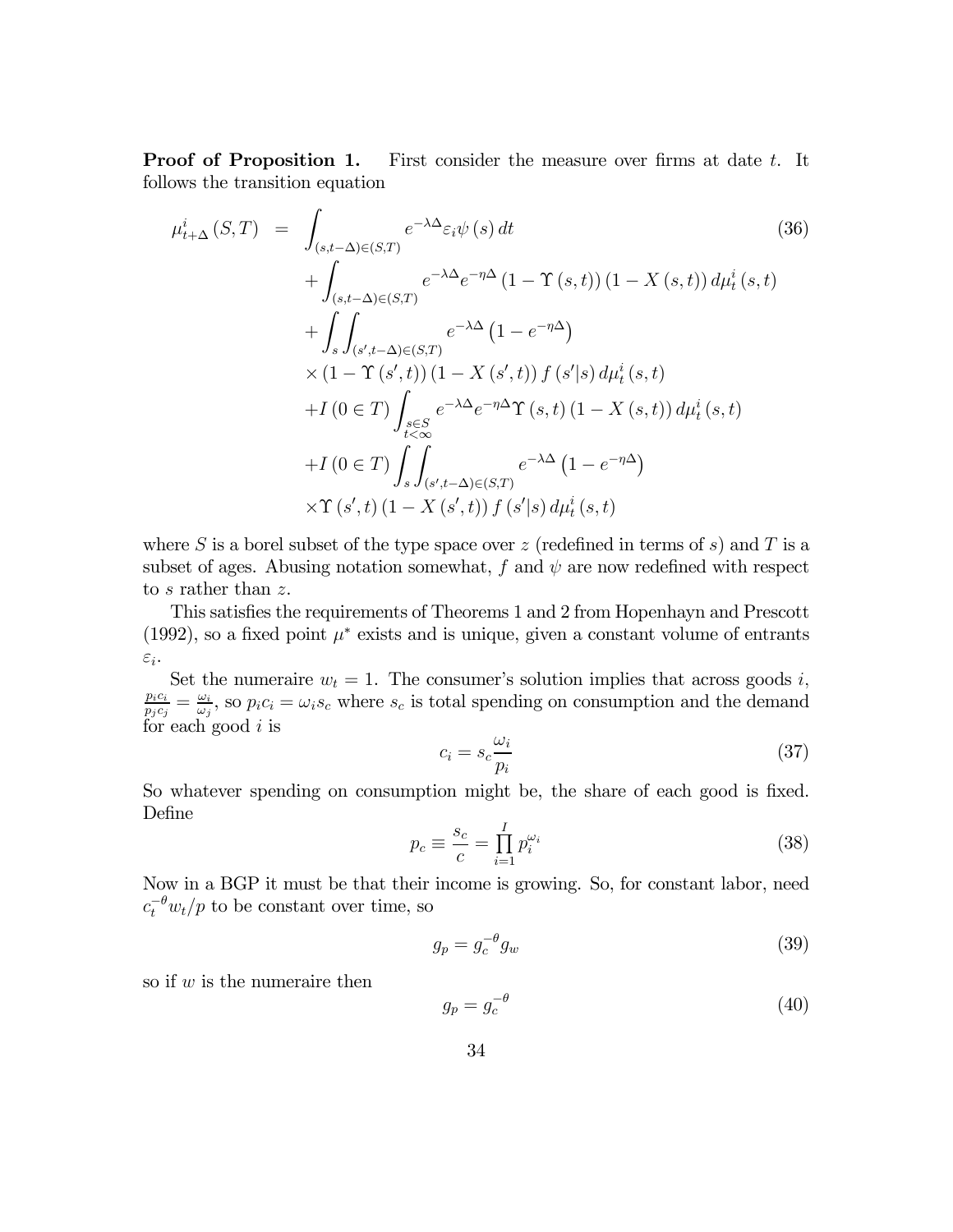Recall that  $p_{it}$  drops over time at rate  $-\phi_i$ . Given a constant mass of firms  $\mu_i^*$ , real output grows at rate  $-\phi$ , so this equation holds provided

$$
c_{i0} = s_c \frac{\omega_i}{p_{i0}} \tag{41}
$$

Now  $p_{i0}$  is given by the entry condition (7), so shares of consumption are given and

$$
p_c = \prod_{i=1}^{I} p_i^{\omega_i} \tag{42}
$$

$$
= \left[ \prod_{i=1}^{I} p_{i0}^{\omega_i} \right] e^{\sum_i \phi_i \omega_i \Delta t}
$$
 (43)

so real consumption grows at a constant rate  $\theta \sum_i \phi_i \omega_i \Delta t$ , and the share of each type of good is constant and given by  $p_{i0}$ . Notice that the output of each firm is not linear in  $p_{i0}$  (it is strictly convex) so that this means that for any  $p_{i0}$  there is a unique mass of firms in that industry that can satisfy demand for a given value of consumption spending  $s_c$ . (which pins down the entry rates  $\varepsilon_i$ ). Conversely, given a total mass of firms  $s_c$  and the distribution of firms over industries is given. Preferences are such that a constant share of income is invested, so it remains to check that income is constant (in units of labor) and that the labor market clears. Turning to the budget constraint, income in (in units of labor) is constant provided the measure over firms is constant. Income is linear in the total number of firms. Hence, the number of firms that clears the labor market is the equilibrium number, which leads to equilibrium values of income, spending, and all other variables as above.

**Proof of Proposition 4.** Without loss of generality assume  $\eta = 0$ . As  $\Delta \rightarrow 0$ , the firm's problem approaches the continuous time problem

$$
V^{i}(a,s) = \max_{T} e^{(r+\lambda)a} \left\{ \int_{a}^{T} e^{-(r+\lambda)a} s e^{-\gamma_{i}t} dt \right\}
$$
(44)

$$
e^{(r+\lambda)a}e^{-(r+\lambda)T}W, \ W = V^{i}(0, s)(1 - E)
$$
 (45)

Although this is a continuous time problem, it can be approached using discrete time recursive methods. The first order conditions for  $T$  given  $W$  are

$$
se^{-\gamma_i T} = (r + \lambda) W.
$$

so that T is decreasing in W. Suppose W is the payoff assuming that  $\gamma_i = 0$ . That is strictly larger than  $V^i(0, s)(1 - E)$ , so the true solution (if it exists) necessarily has T larger than  $T^{**}$ , which is the solution to that problem.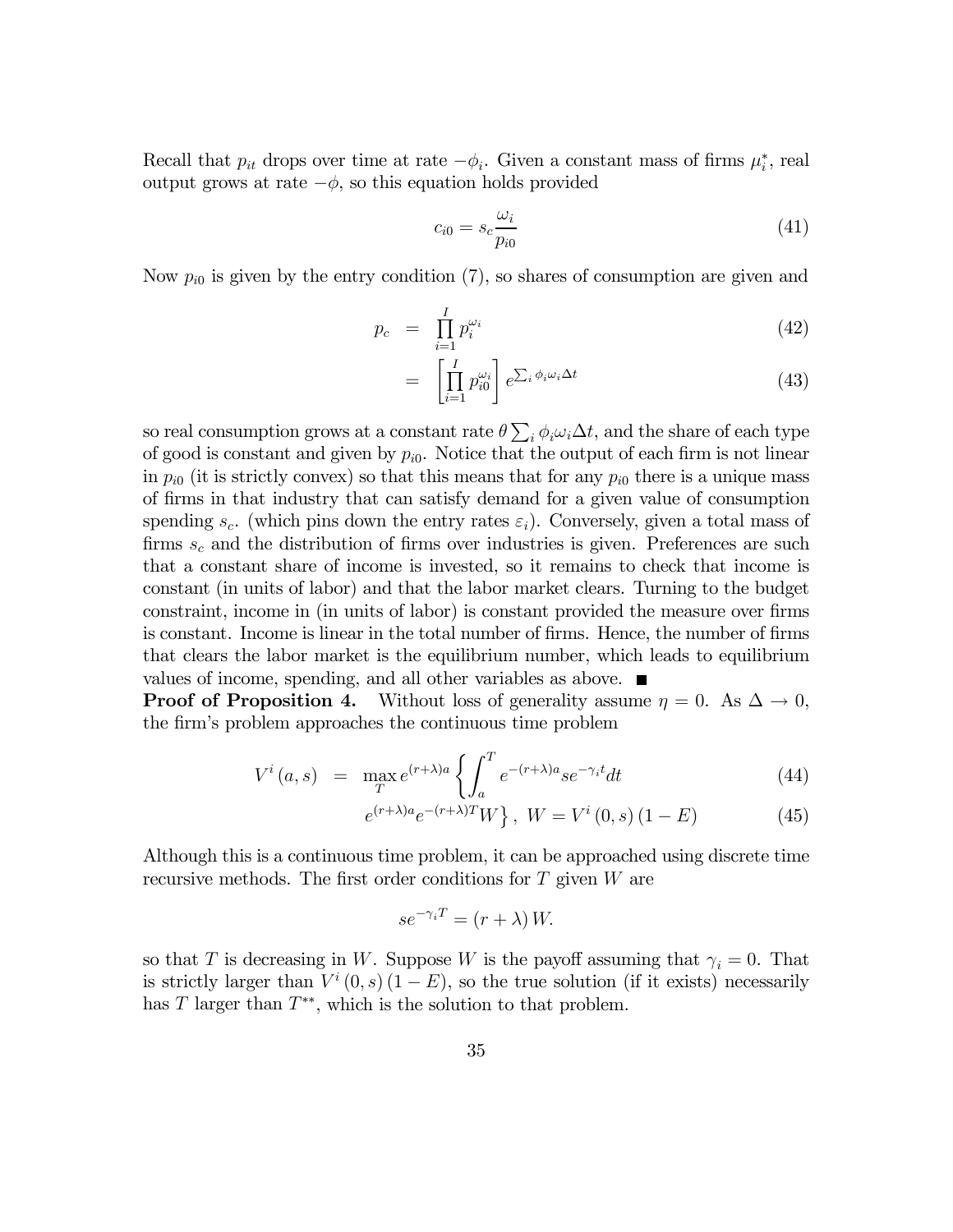Now imagine the same problem subject to  $T \in [T^{**}, \infty)$ , and write the Bellman equation

$$
BV^{i}(0,s) = \max_{T \in [T^{**},\infty)} \left\{ \int_{0}^{T} e^{-(r+\lambda)a} s e^{-\gamma_{i}t} dt \right\} \tag{46}
$$

$$
e^{-(r+\lambda)T}W, \ W = V^{i}(0, s)(1 - E) \tag{47}
$$

where  $B$  is the Bellman operator. Blackwell's conditions are satisfied (because  $T$  is bounded) so  $B$  is a contraction and the problem has a unique solution.

Let  $T^*$  be the solution. Its derivative with respect to g satisfies

$$
-\gamma T_g - T = \frac{W_g}{W}
$$

Solving for W,

$$
W\left[\frac{1}{1-E} - e^{-(r+\lambda)T}\right] = \int_0^T e^{-(r+\lambda)a} \left[se^{-\gamma_i t}\right] dt \tag{48}
$$

$$
W = \frac{s \left[1 - e^{-(r + \lambda + \gamma_i)T}\right]}{(r + \lambda + \gamma_i) \left[\frac{1}{1 - E} - e^{-(r + \lambda)T}\right]}
$$
(49)

and

$$
W_g = \frac{-sTe^{-(r+\lambda+\gamma_i)T}(r+\lambda+\gamma_i)-s\left[1-e^{-(r+\lambda+\gamma_i)T}\right]}{(r+\lambda+\gamma_i)^2\left[\frac{1}{1-E}-e^{-(r+\lambda)T}\right]}
$$
(50)

So  $T_g < 0$  if and only if

$$
T = \frac{Te^{-(r+\lambda+\gamma_i)T} (r+\lambda+\gamma_i) + [1 - e^{-(r+\lambda+\gamma_i)T}]}{(r+\lambda+\gamma_i) [1 - e^{-(r+\lambda+\gamma_i)T}]}
$$
(51)

or

$$
1 > \frac{e^{-(r+\lambda+\gamma_i)T} (r+\lambda+\gamma_i) + \frac{1}{T} \left[1 - e^{-(r+\lambda+\gamma_i)T}\right]}{(r+\lambda+\gamma_i) \left[1 - e^{-(r+\lambda+\gamma_i)T}\right]}
$$
(52)

As  $g \to 0$ ,  $T \to \infty$  so this becomes

$$
1 > \frac{e^{-(r+\lambda+\gamma_i)T}(r+\lambda) + \frac{1}{T}}{(r+\lambda)} = 0
$$
\n(53)

so the condition is satisfied. More generally, the inequality implies

$$
(r + \lambda + \gamma_i) \left[ 1 - e^{-(r + \lambda + \gamma_i)T} \right] \tag{54}
$$

$$
> e^{-(r+\lambda+\gamma_i)T} (r+\lambda+\gamma_i) + \frac{1}{T} \left[1 - e^{-(r+\lambda+\gamma_i)T}\right]
$$
(55)